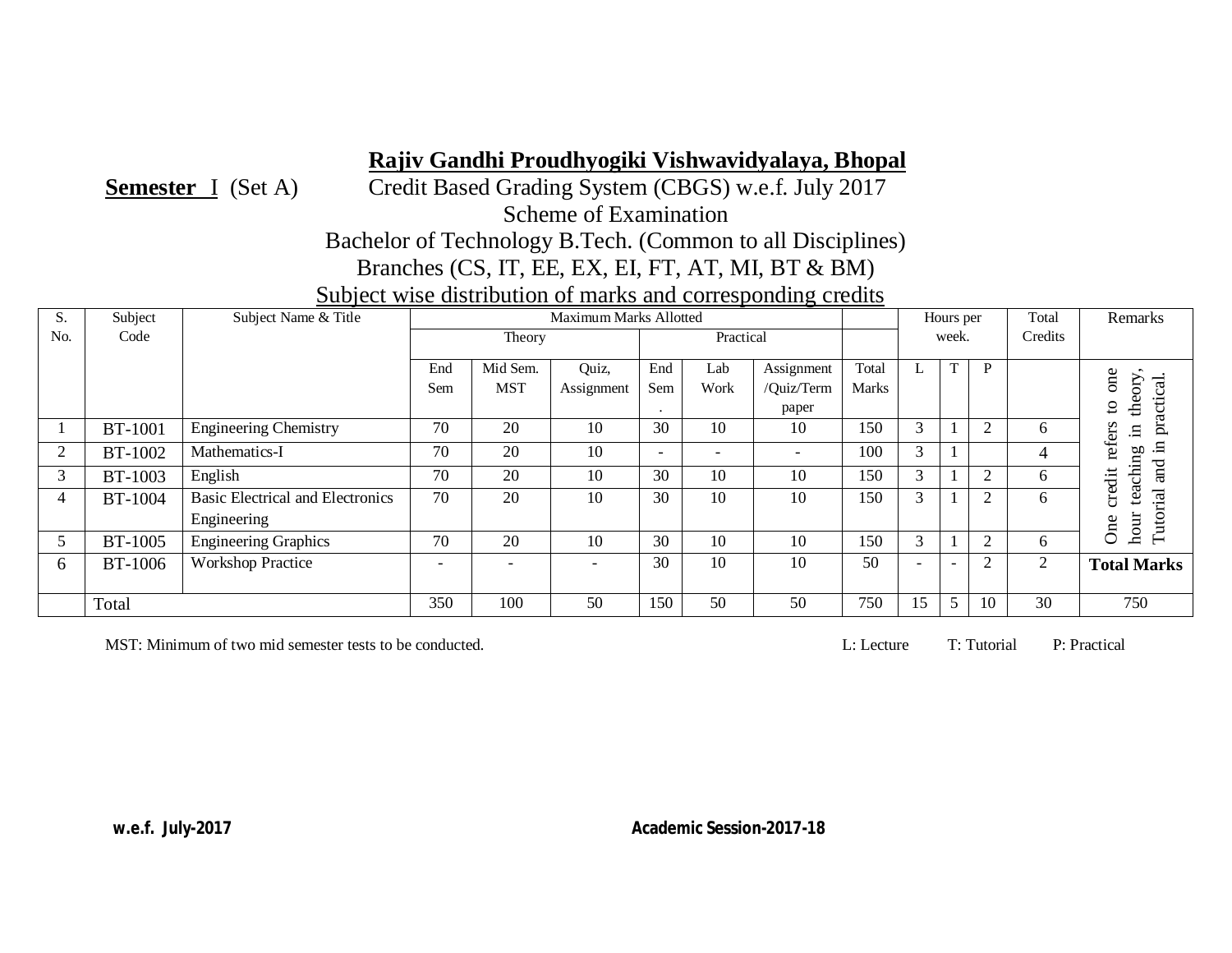**Semester** I (Set-B) Credit Based Grading System (CBGS) w.e.f. July 2017

Scheme of Examination

Bachelor of Technology B.Tech. (Common to all Disciplines)

Branches(AU, ME, IP, CE, IEM, TX, EC & CM)

Subject wise distribution of marks and corresponding credits

| S.             | Subject        | Subject Name & Title                |                          |            | Maximum Marks Allotted |     |           |            |              |                          | Hours per                |                | Total          | Remarks                                               |
|----------------|----------------|-------------------------------------|--------------------------|------------|------------------------|-----|-----------|------------|--------------|--------------------------|--------------------------|----------------|----------------|-------------------------------------------------------|
| N <sub>o</sub> | Code           |                                     |                          | Theory     |                        |     | Practical |            |              |                          | week.                    |                | Credits        |                                                       |
|                |                |                                     | End                      | Mid Sem.   | Quiz,                  | End | Lab       | Assignment | Total        |                          |                          | P              |                |                                                       |
|                |                |                                     | Sem                      | <b>MST</b> | Assignment             | Sem | Work      | /Quiz/Term | <b>Marks</b> | L.                       |                          |                |                | c<br>y                                                |
|                |                |                                     |                          |            |                        |     |           | paper      |              |                          |                          |                |                | ractical<br>$\overline{5}$<br>theor<br>$\overline{a}$ |
|                | <b>BT-2001</b> | <b>Engineering Physics</b>          | 70                       | 20         | 10                     | 30  | 10        | 10         | 150          | 3                        |                          | ◠              | h.             | - 드                                                   |
| 2              | BT-1002        | Mathematics-I                       | 70                       | 20         | 10                     |     |           |            | 100          | 3                        |                          |                | 4              | refer;<br>.日<br>ρO                                    |
| 3              | BT-2003        | <b>Basic Mechanical Engineering</b> | 70                       | 20         | 10                     | 30  | 10        | 10         | 150          | 3                        |                          | $\overline{2}$ | 6.             | and<br>$\ddot{\mathrm{d}}$<br>ach                     |
| 4              | <b>BT-2004</b> | Basic Civil Engineering &           | 70                       | 20         | 10                     | 30  | 10        | 10         | 150          | 3                        |                          | ◠              | h.             |                                                       |
|                |                | <b>Engineering Mechanics</b>        |                          |            |                        |     |           |            |              |                          |                          |                |                | Tutorial<br>One<br>hou                                |
| 5              | BT-2005        | <b>Basic Computer Engineering</b>   | 70                       | 20         | 10                     | 30  | 10        | 10         | 150          | 3                        |                          | $\mathfrak{D}$ | 6.             |                                                       |
| 6              | <b>BT-2006</b> | Language Lab                        | $\overline{\phantom{0}}$ |            |                        | 30  | 10        | 10         | 50           | $\overline{\phantom{0}}$ | $\overline{\phantom{0}}$ | $\overline{2}$ | $\overline{c}$ | <b>Total Marks</b>                                    |
|                |                |                                     |                          |            |                        |     |           |            |              |                          |                          |                |                |                                                       |
|                | Total          |                                     | 350                      | 100        | 50                     | 150 | 50        | 50         | 750          | 15                       |                          | 10             | 30             | 750                                                   |

MST: Minimum of two mid semester tests to be conducted. L: Lecture T: Tutorial P: Practical P: Practical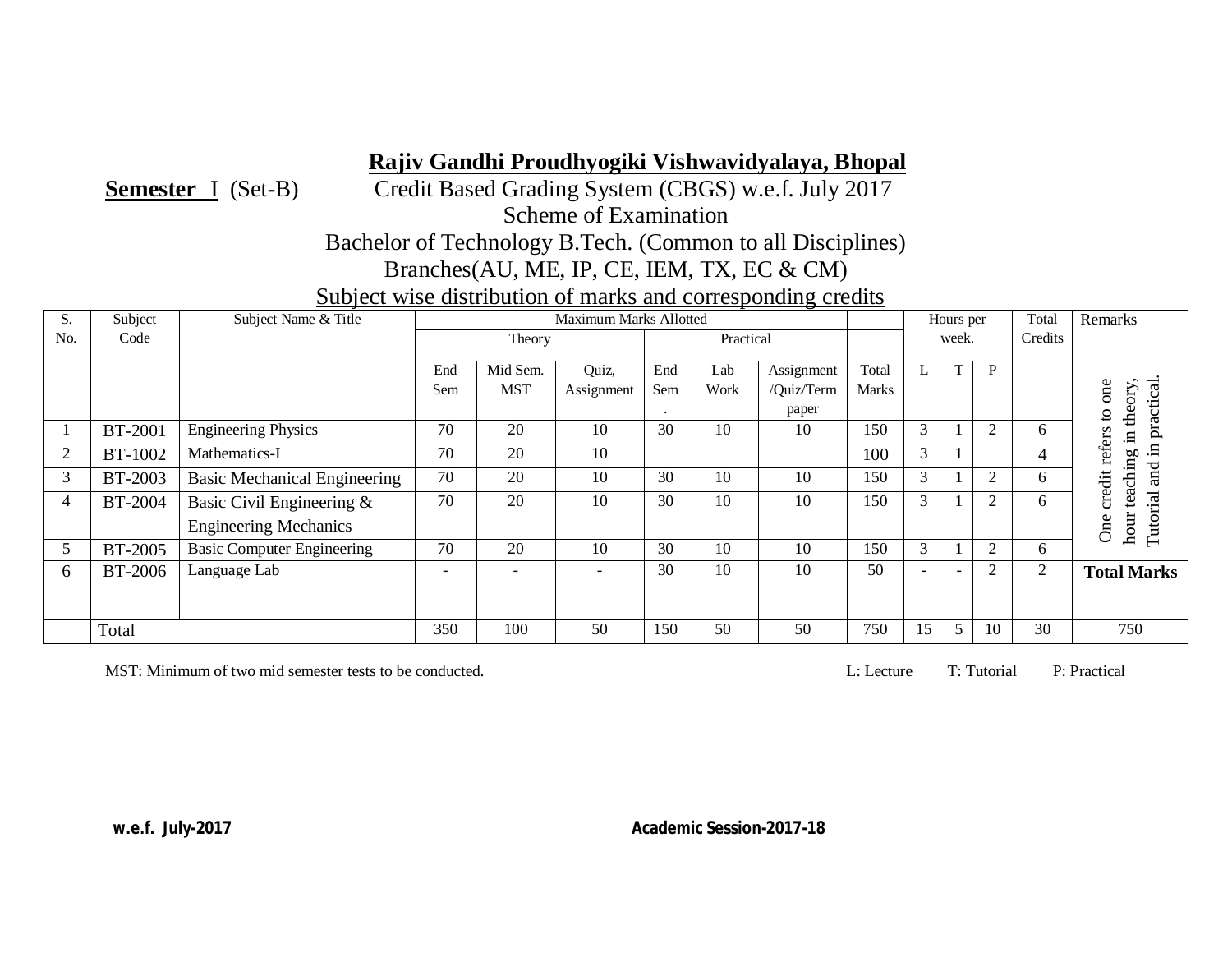**Semester** II (Set-A) Credit Based Grading System (CBGS) w.e.f. July 2017 Scheme of Examination

Bachelor of Technology B.Tech. (Common to all Disciplines)

Branches(CS, IT, EE, EX, EI, FT, AT, MI, BT & BM)

Subject wise distribution of marks and corresponding credits

| S.             | Subject        | Subject Name & Title                |                          |                          | <b>Maximum Marks Allotted</b> |         |           |            |       |    | Hours per                |                | Total          | Remarks                                |
|----------------|----------------|-------------------------------------|--------------------------|--------------------------|-------------------------------|---------|-----------|------------|-------|----|--------------------------|----------------|----------------|----------------------------------------|
| No.            | Code           |                                     |                          | Theory                   |                               |         | Practical |            |       |    | week.                    |                | Credits        |                                        |
|                |                |                                     | End                      | Mid Sem.                 | Quiz,                         | End     | Lab       | Assignment | Total |    | T                        | P              |                |                                        |
|                |                |                                     | Sem                      | <b>MST</b>               | Assignment                    | Sem     | Work      | /Quiz/Term | Marks |    |                          |                |                | one                                    |
|                |                |                                     |                          |                          |                               | $\cdot$ |           | paper      |       |    |                          |                |                | practical.<br>theory<br>$\overline{a}$ |
|                | <b>BT-2001</b> | <b>Engineering Physics</b>          | 70                       | 20                       | 10                            | 30      | 10        | 10         | 150   | 3  |                          | 2              | 6              | $\Xi$                                  |
| $\overline{2}$ | <b>BT-2002</b> | Mathematics - II                    | 70                       | 20                       | 10                            |         |           |            | 100   | 3  |                          |                |                | refers<br>$\Xi$<br>60                  |
| 3              | BT-2003        | <b>Basic Mechanical Engineering</b> | 70                       | 20                       | 10                            | 30      | 10        | 10         | 150   | 3  |                          | $\overline{2}$ | 6              | aching<br>and<br>credit                |
| 4              | BT-2004        | Basic Civil Engineering &           | 70                       | 20                       | 10                            | 30      | 10        | 10         | 150   | 3  |                          | 2              | h              | قع                                     |
|                |                | <b>Engineering Mechanics</b>        |                          |                          |                               |         |           |            |       |    |                          |                |                | Tutorial<br>hour<br><b>One</b>         |
| 5              | BT-2005        | <b>Basic Computer Engineering</b>   | 70                       | 20                       | 10                            | 30      | 10        | 10         | 150   | 3  |                          | $\overline{2}$ | 6              |                                        |
| $\sigma$       | BT-2006        | Language Lab                        | $\overline{\phantom{0}}$ | $\overline{\phantom{a}}$ | ۰                             | 30      | 10        | 10         | 50    |    | $\overline{\phantom{0}}$ | $\overline{2}$ | $\overline{2}$ | <b>Total Marks</b>                     |
|                |                |                                     |                          |                          |                               |         |           |            |       |    |                          |                |                |                                        |
|                | Total          |                                     | 350                      | 100                      | 50                            | 150     | 50        | 50         | 750   | 15 | 5                        | 10             | 30             | 750                                    |

MST: Minimum of two mid semester tests to be conducted. 
L: Lecture T: Tutorial P: Practical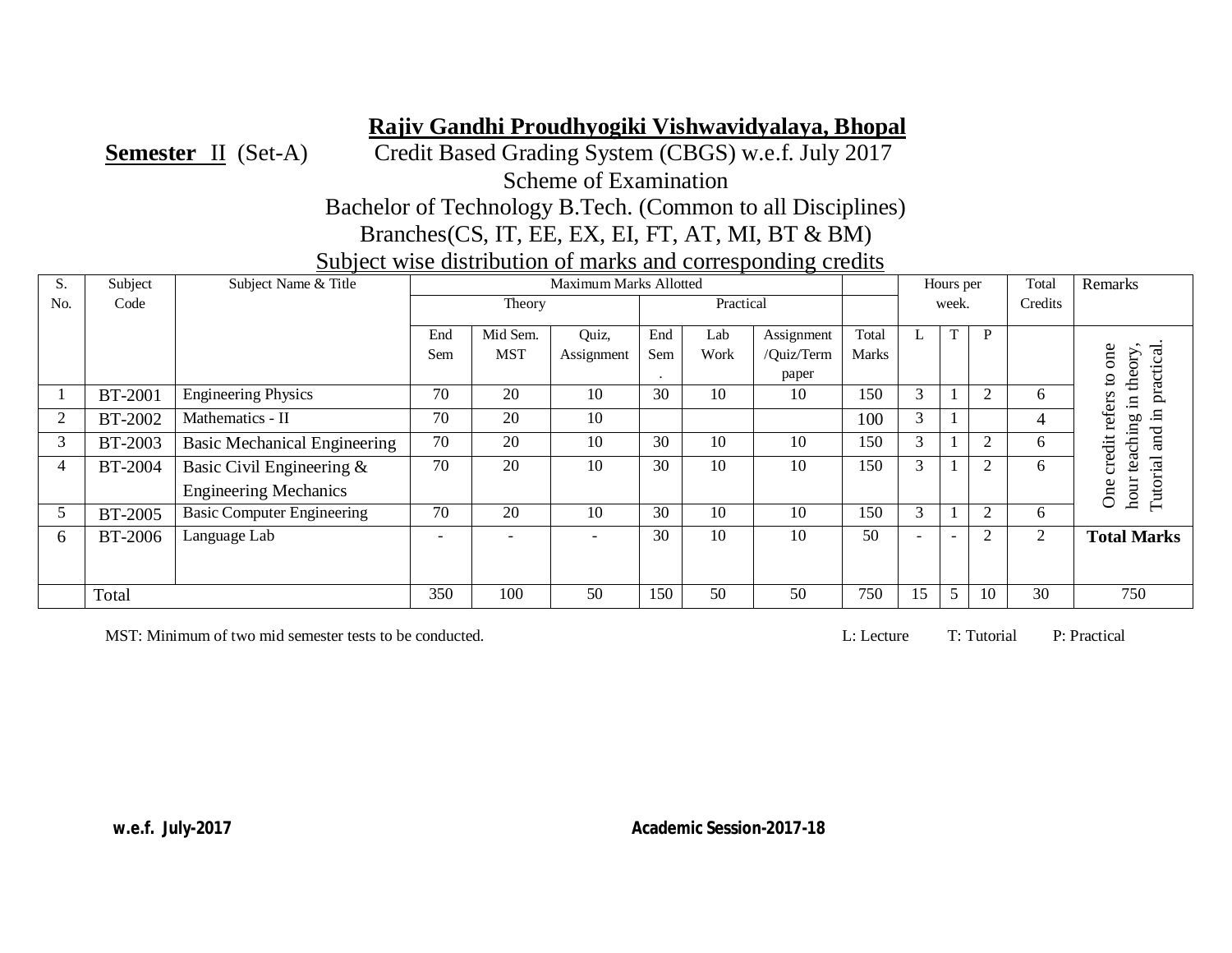**Semester** II (Set B) Credit Based Grading System (CBGS) w.e.f. July 2017 Scheme of Examination Bachelor of Technology B.Tech. (Common to all Disciplines)

Branches (AU, ME, IP, CE, IEM, TX, EC & CM)

Subject wise distribution of marks and corresponding credits

| S.             | Subject        | Subject Name & Title                    |     |                          | Maximum Marks Allotted |                          |                          |                          |       |    | Hours per |                | Total   | Remarks                     |
|----------------|----------------|-----------------------------------------|-----|--------------------------|------------------------|--------------------------|--------------------------|--------------------------|-------|----|-----------|----------------|---------|-----------------------------|
| N <sub>o</sub> | Code           |                                         |     | Theory                   |                        |                          | Practical                |                          |       |    | week.     |                | Credits |                             |
|                |                |                                         | End | Mid Sem.                 | Quiz,                  | End                      | Lab                      | Assignment               | Total |    |           | P              |         |                             |
|                |                |                                         | Sem | <b>MST</b>               | Assignment             | Sem                      | Work                     | /Ouiz/Term               | Marks |    |           |                |         | one                         |
|                |                |                                         |     |                          |                        | $\cdot$                  |                          | paper                    |       |    |           |                |         | practical.<br>theory<br>5   |
|                | <b>BT-1001</b> | <b>Engineering Chemistry</b>            | 70  | 20                       | 10                     | 30                       | 10                       | 10                       | 150   | 3  |           | $\overline{c}$ | 6       | refers<br>$\Xi$             |
| 2              | BT-2002        | Mathematics-II                          | 70  | 20                       | 10                     | $\overline{\phantom{a}}$ | $\overline{\phantom{0}}$ | $\overline{\phantom{a}}$ | 100   | 3  |           |                | 4       | $\Xi$<br>p0<br>$\mathbf{a}$ |
| 3              | <b>BT-1003</b> | English                                 | 70  | 20                       | 10                     | 30                       | 10                       | 10                       | 150   | 3  |           | 2              | 6       | and<br>credit<br>di         |
| $\overline{4}$ | BT-1004        | <b>Basic Electrical and Electronics</b> | 70  | 20                       | 10                     | 30                       | 10                       | 10                       | 150   | 3  |           | $\overline{2}$ | 6       | $\mathbf{e}$                |
|                |                | Engineering                             |     |                          |                        |                          |                          |                          |       |    |           |                |         | Tutorial<br>hour<br>One     |
| 5              | <b>BT-1005</b> | <b>Engineering Graphics</b>             | 70  | 20                       | 10                     | 30                       | 10                       | 10                       | 150   | 3  |           | 2              | 6       |                             |
| 6              | <b>BT-1006</b> | <b>Workshop Practice</b>                |     | $\overline{\phantom{a}}$ |                        | 30                       | 10                       | 10                       | 50    |    |           | 2              | 2       | <b>Total Marks</b>          |
|                |                |                                         |     |                          |                        |                          |                          |                          |       |    |           |                |         |                             |
|                |                |                                         |     |                          |                        |                          |                          |                          |       |    |           |                |         |                             |
|                | Total          |                                         | 350 | 100                      | 50                     | 150                      | 50                       | 50                       | 750   | 15 | 5         | 10             | 30      | 750                         |

MST: Minimum of two mid semester tests to be conducted. 
L: Lecture T: Tutorial P: Practical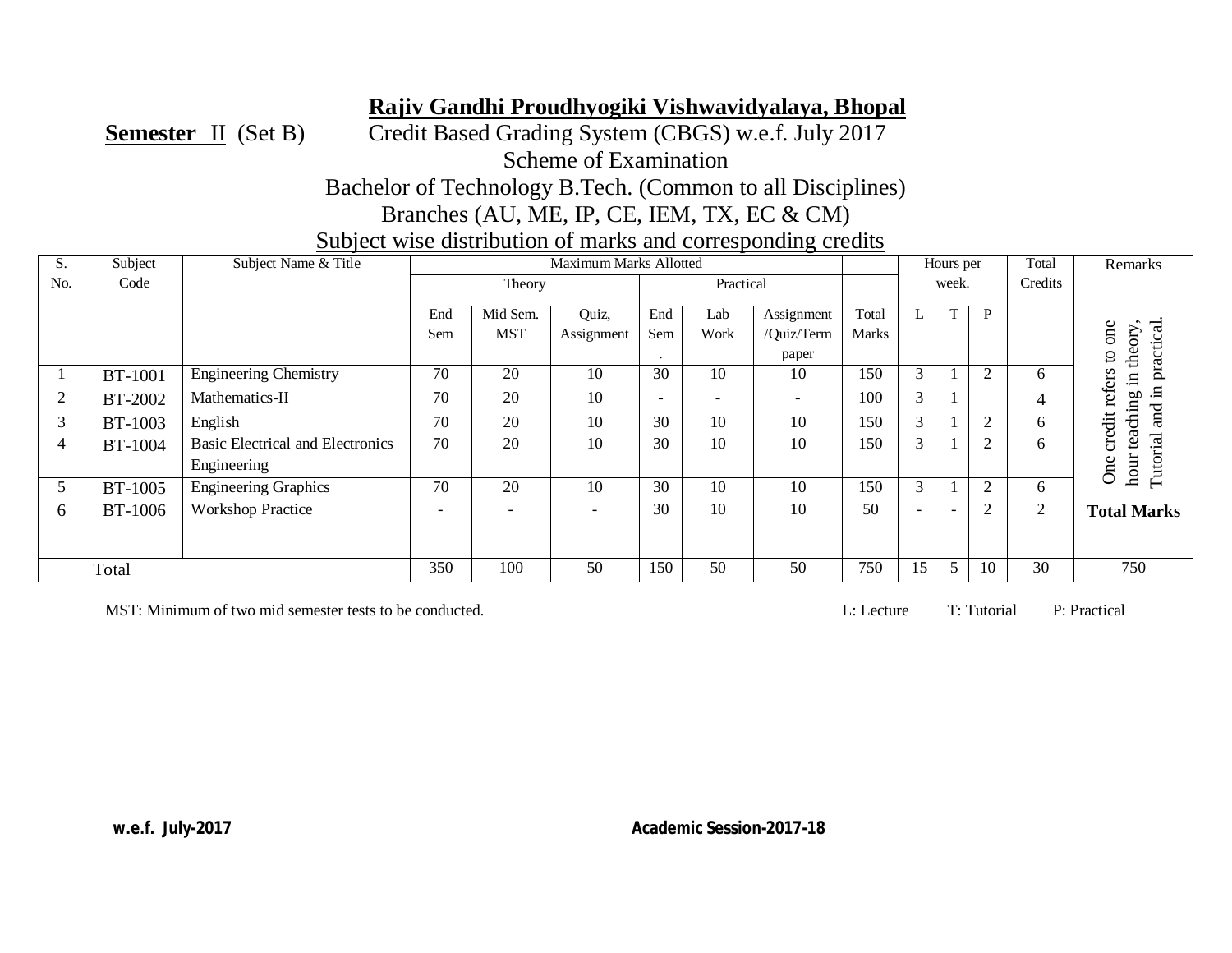| <b>Branch</b>            | <b>Subject Title</b>                   | <b>Subject</b><br>Code | <b>Grade for End Sem</b> |                  | CGPA at the<br>end of every<br>even semester |
|--------------------------|----------------------------------------|------------------------|--------------------------|------------------|----------------------------------------------|
| <b>B.TECH.</b><br>Common | <b>Engineering</b><br><b>Chemistry</b> | <b>BT-1001</b>         | <b>Theory</b>            | <b>Practical</b> |                                              |
|                          |                                        |                        | $Min.$ "D"<br>Min. 4D    |                  | 5.0                                          |

# **Unit I**

# **WATER - ANALYSIS, TREATMENTS AND INDUSTRIAL APPLICATIONS :**

Sources, Impurities, Hardness & its units, Determination of hardness by EDTA method, Alkalinity & its determination, Boiler troubles ( Sludge & Scale, Priming & Foaming, Boiler Corrosion, Caustic Embrittlement), Softening of water by Lime-Soda, Zeolite and Ion Exchange methods, Internal treatment methods of Boilers, Numerical problems based on softening methods, hardness and alkalinity.

## **Unit II**

**FUELS & COMBUSTION:** Fossil fuels & classification, Calorific value & its types, Determination of calorific value by Bomb calorimeter Proximate and Ultimate analysis of coal and their significance, calculation of calorific value by Dulong's formula, Knocking, relationship between' knocking & structure of hydrocarbon, Octane number, Cetane number, combustion and it related numerical problems.

## **Unit III**

**A. LUBRICANTS:** Introduction, Mechanism of lubrication, Classification of lubricants, significance & determination of Viscosity ,Viscosity Index, Flash & Fire Points, Cloud & Pour Points, Carbon Residue, Aniline Point, Acid Number, Saponification Number, SEN .

**B. CEMENT:** Manufacture of Portland Cement by wet process, Setting and hardening of cement, Preparation, properties and uses of Plaster of Paris.

## **Unit IV**

**POLYMERS & POLYMERISATION:** Introduction, types of polymerisation, classification of polymers,

**Natural & Synthetic Rubbers;** Vulcanization of Rubber, Preparation,

properties & uses of the following polymers- Polythene, PVC, PMMA, Teflon, Poly acrylonitrile, PVA, Nylon 6, Nylon 6:6, Phenol formaldehyde, Urea – Formaldehyde, Buna N, Buna S.

## **Unit V**

# **A. INSTRUMENTAL TECHNIQUES IN CHEMICAL ANALYSIS :**

Lambert's and Beer's Law and its applications,

Introduction, Principle, Instrumentation and applications of IR & UV spectroscopy, Gas Chromatography  $\&$  its applications.

**B. REFRACTORIES:** Introduction, classification and properties of refractories .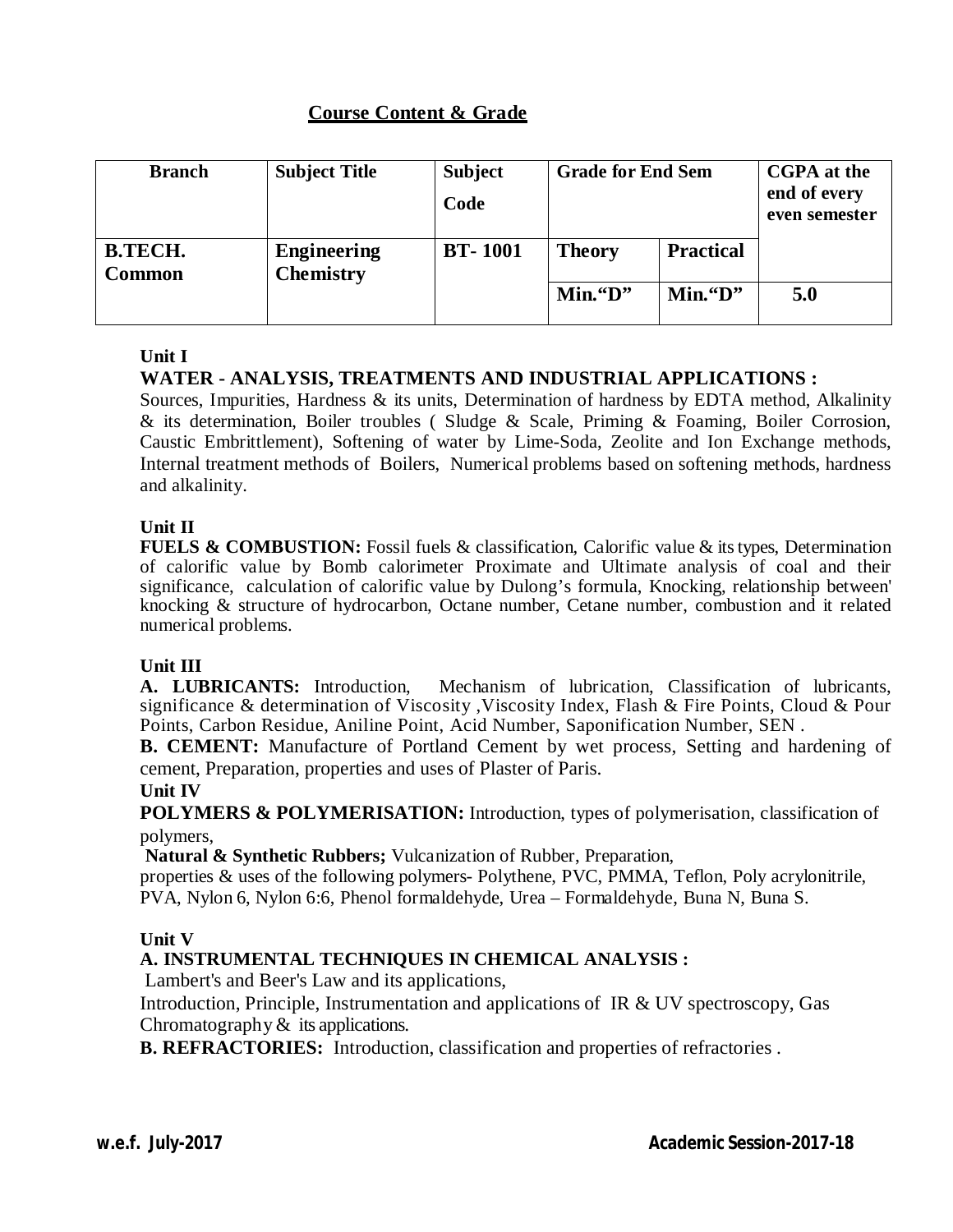# **Reference Books:**

- 1. Chemistry for Environmental Engineering & Science- Sawyer, McCarty and Parkin McGraw Hill, Education Pvt. Ltd., New Delhi
- 2. Engineering Chemistry B.K. Sharma, Krishna Prakashan Media (P) Ltd., Meerut.
- 3. Basics of Engineering Chemistry S. S. Dara & A.K. Singh, S. Chand & Company Ltd., Delhi
- 4. Applied Chemistry Theory and Practice, O.P. Viramani, A.K. Narula, New Age International Pvt. Ltd. Publishers, New Delhi
- 5. Polymer Science Ghosh, Tata McGraw Hill.
- 6. Engg. Chemistry –Shashi Chawla, Dhanpat Rai & company pvt. Ltd, Delhi.
- 7. Engg. Chemistry –Jain & Jain, Dhanpat Rai & company pvt. Ltd, New Delhi

8. A Text book of Engg. Chemistry- Agrawal, C.V, Murthy C.P, Naidu, A, BS Publication, Hyderabad.

#### **Engineering Chemistry Practical**

**NOTE:** At least 8 of the following core experiments must be performed during the session.

#### 1. **Water Testing**

- (i) Determination of Total hardness by Complexometric titration method.
- (ii) Determination of mixed alkalinity

# **--- --- --- (a) OH & C03**

- **--- --- --- (b) CO3 & HCO3**
- (iii) Chloride ion estimation by Argentometric method.

#### 2. **Fuels & lubricant testing:**

- (i) Flash & fire points determination by
- a) Pensky Martin Apparatus,
- b) Abel's Apparatus,
- c) Cleveland's open cup Apparatus,
- d) Calorific value by bomb calorimeter.

#### (ii) Viscosity and Viscosity index determination by

- a) Redwood viscometer No.1
- b) Redwood viscometer No.2

#### (iii) Proximate analysis of coal

- a) Moisture content
- b) Ash content
- c) Volatile matter content
- c) Carbon residue
- (iv) Steam emulsification No & Anline point determination
- (v) Cloud and Pour point determination of lubricating oil

#### 3. **Alloy Analysis**

(i) Determination of percentage of Fe in an iron alloy by redox titration using N-Phenyl anthranilic acid as internal indicator.

- (ii) Determination of Cu and or Cr in alloys by Iodometric Titration.
- (iii) Determination of % purity of Ferrous Ammonium Sulphate & Copper Sulphate.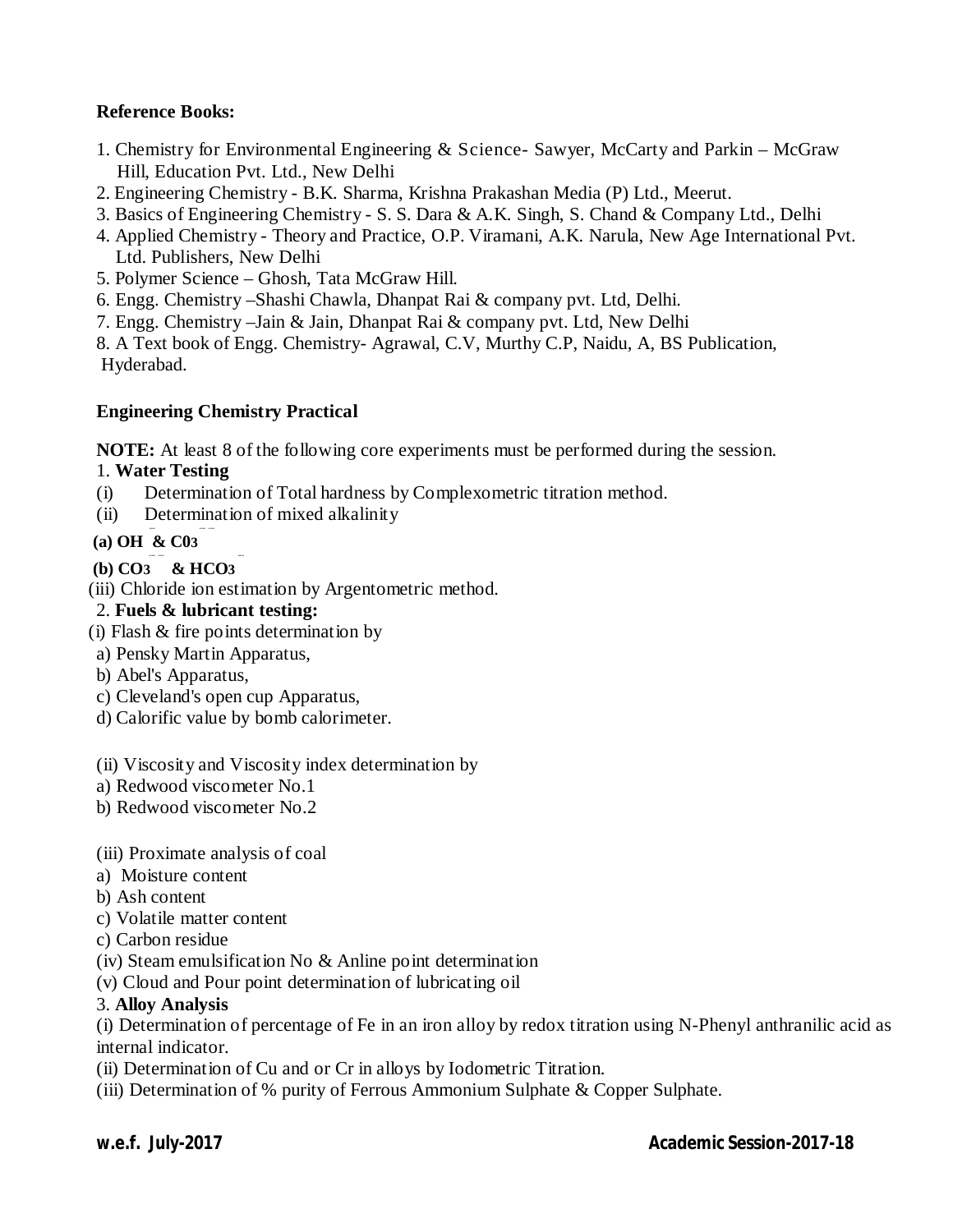| <b>Branch</b>            | <b>Subject Title</b>   | <b>Subject Code Grade for End Sem</b> |                          | <b>CGPA</b> at<br>the end of |                        |
|--------------------------|------------------------|---------------------------------------|--------------------------|------------------------------|------------------------|
| <b>B.TECH.</b><br>Common | <b>Mathematics - I</b> | <b>BT-1002</b>                        | <b>Theory</b>            | <b>Practical</b>             | every even<br>semester |
|                          |                        |                                       | $Min.$ "D"<br>$Min.$ "D" |                              | 5.0                    |

#### **COURSE OBJECTIVE:**

The objective of this foundational course is to review mathematical concepts already learnt in higher secondary. This course will also introduce fundamentals of mathematical functions, derivatives and aspects of calculus to students.

#### **COURSE CONTENT:**

Recapitulation of Mathematics: Basics of Differentiation, Rolle's and Lagranges Theorem, Tangents and Normals, Indefinite Integral (Substitution, Integration using Trigonometric Identity & Integration by Parts & Definite Integral).

Ordinary Derivatives & Applications: Expansion of functions by Maclaurin's & Taylor's Theorem (One Variable), Maxima and Minima of functions of two variables, Curvature (Radius, Center & Circle of Curvature for Cartesian Coordinates), Curve Tracing.

Partial Derivatives & Applications: Definition, Euler's Theorem for Homogeneous Functions, Differentiation of Implicit Functions, Total Differential Coefficient, Transformations of Independent Variables, Jacobians, Approximation of Errors.

Integral Calculus: Definite Integrals as a Limit of Sum, Application in Summation of series, Beta and Gamma functions (Definitions, Relation between Beta and Gamma functions, Duplication formula, Applications of Beta & Gama Functions).

Applications of Integral Calculus: Multiple Integral (Double & Triple Integrals), Change of Variables, Change the Order of Integration, Applications of Multiple Integral in Area, Volume, Surfaces & Volume of Solid of Revolution about X-Axis & Y-Axis.

#### **COURSE OUTCOMES**

The curriculum of the Department is designed to satisfy the diverse needs of students. Coursework is designed to provide students the opportunity to learn key concepts of mathematical functions, partial derivatives as well as fundamentals and applications of integral calculus.

#### **EVALUATION**

Evaluation will be continuous an integral part of the class as well through external assessment.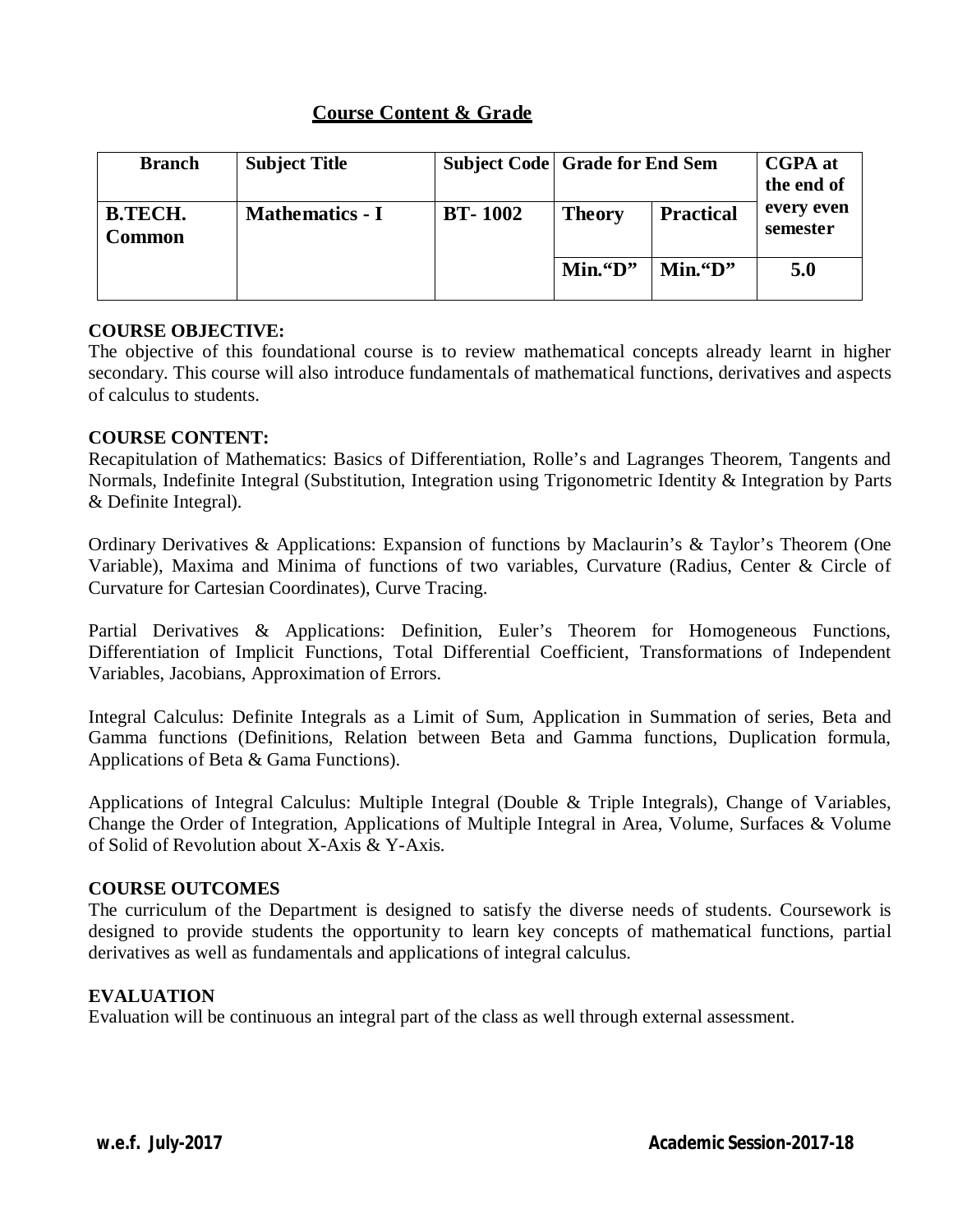#### **REFERENCES**

*Michael Greenberg, Advanced Engineering Mathematics, Second Edition, Pearson Education, 2002(Indian Edition).*

*B.V. Rammana, Higher Engineering Mathematics, Tata McGraw Hill Publishing Company, 2007.*

*Potter, Goldberg & Edward, Advanced Engineering Mathematics, Oxford University Press.*

*S. S. Shastry, Engineering Mathematics, PHI Learning*

*C.B. Gupta, Engineering Mathematics I & II, McGraw Hill India, 2015*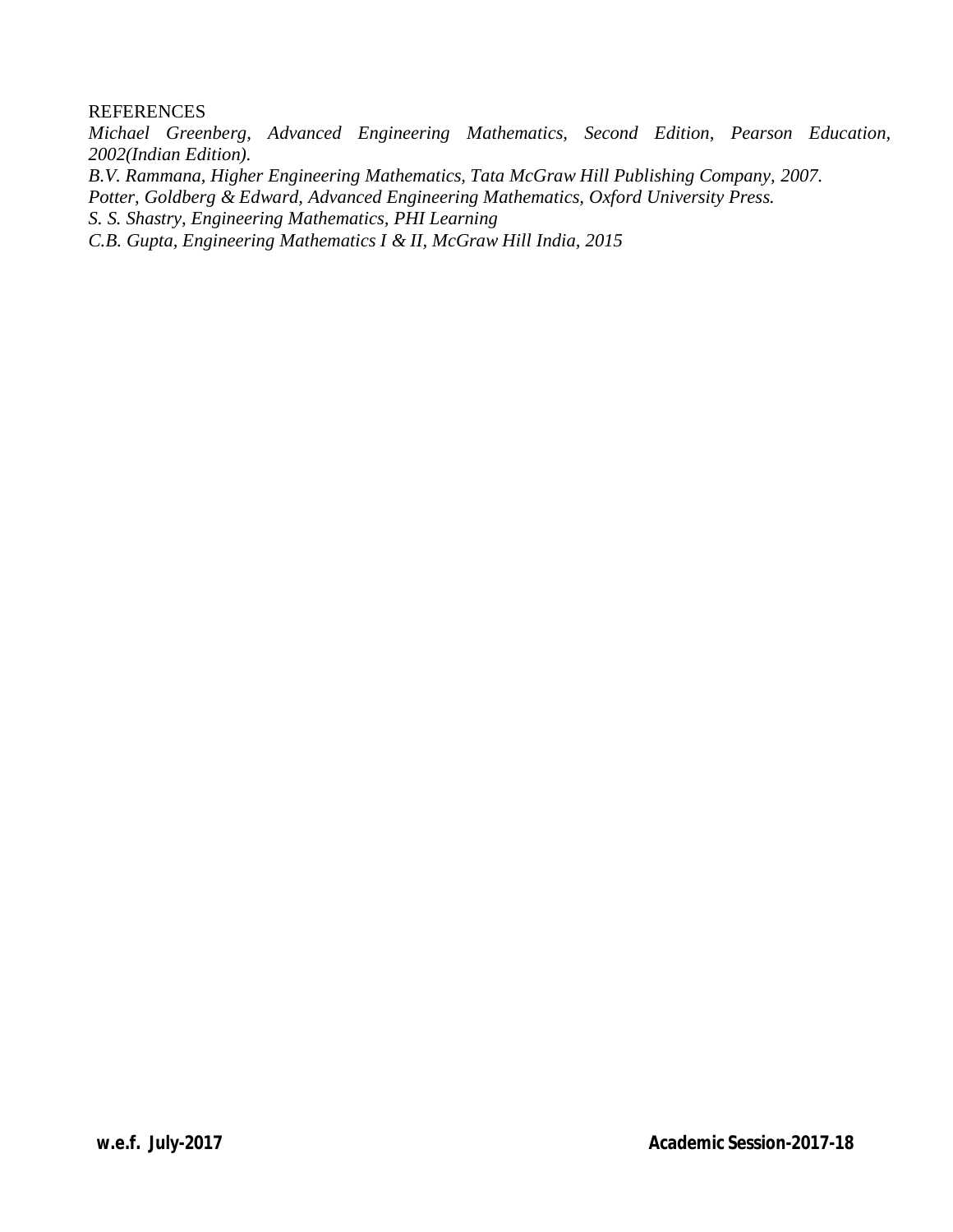| <b>Branch</b>            | <b>Subject Title</b> | <b>Subject Code</b> | <b>Grade for End Sem</b> |                  | <b>CGPA</b> at<br>the end of |  |
|--------------------------|----------------------|---------------------|--------------------------|------------------|------------------------------|--|
| <b>B.TECH.</b><br>Common | <b>English</b>       | <b>BT-1003</b>      | <b>Theory</b>            | <b>Practical</b> | every even                   |  |
|                          |                      |                     | $Min.$ "D"               | $Min.$ "D"       | 5.0                          |  |

# **COURSE CONTENT:**

## **Unit-I**

**Grammar:** Applied Grammar and usage, Parts of Speech, Articles, Tenses, Subject-Verb Agreement, Prepositions, Active and Passive Voice, Reported Speech: Direct and Indirect, Sentence Structure, Punctuation. Vocabulary Development: Using Dictionary and Thesaurus, Synonym, Antonym, Homophones.

## **Unit-I**I

**Communication:** Introduction, Meaning and Significance, Process of Communication, Oral and Written Communication, 7 c's of Communication, Barriers to Communication and Ways to overcome them, Importance of Communication for Technical students.

## **Unit-I**II

**Nonverbal Communication and listening skills:** nonverbal communication, cross cultural communication, communicating through visuals, listening, types of listening, active listening, barriers to listening, improving listening skills.

## **Unit-I**V

**Developing Writing Skills:** Planning, Drafting and Editing, Precise Writing, Précis, Technical definition and Technical description. Report Writing: Features of writing a good Report, Structure of a Formal Report, Report of Trouble, Laboratory Report, Progress Report.

## **Unit-**V

**Business Correspondence:** Importance of Business Letters, Parts and Layout; Application, Contents of good Resume, guidelines for writing Resume, Calling/ Sending Quotation, Order, Complaint, E-mail and Tender.

## **Books Recommended:**

- 1. 'Technical Communication : Principles and practice', Meenakshi Raman and Sangeeta Sharma (Oxford)
- 2. 'Effective Business Communication', Krizan and merrier (Cengage learning)
- 3. 'Business Correspondence and Report Writing' R.C. Sharma and Krishna Mohan, (Tata Mcgraw Hill)
- 4. 'Speaking and Writing for Effective Business Communication', Francis Soundararaj (Macmillan)
- 5. Effective Technical Communication', M Arshaf Rizvi (Tata Mcgraw Hill)
- 6. 'Contemporary Business Communication', Scot Ober (biztantra)
- 7. 'Communication for Business –a practical approach', Shirley Taylor(Pearson Education)
- 8. 'A Practical English Grammar', A.J. Thomson and A.V. Martinet, (Oxford IBH publication)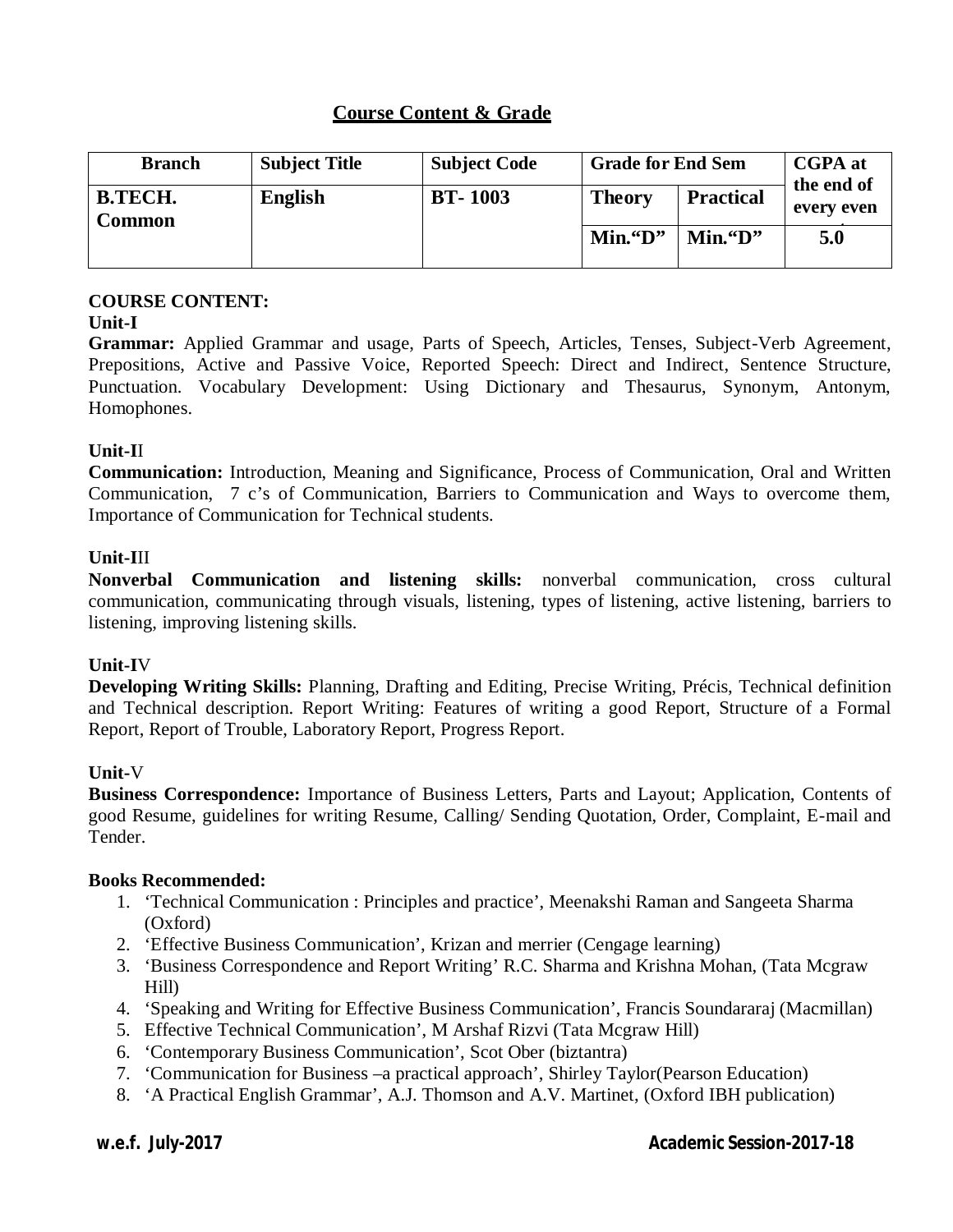## **Communicative Language Laboratory :**

**Course objective :** The language laboratory focuses on the practice of English through audio-visual aids and Computer software. It intends to enable the students to speak English correctly with confidence and intends to help them to overcome their inhibitions and self –consciousness while speaking in English. Topics to be covered in the Language laboratory sessions:

- 1. Basic Grammar and Vocabulary (Synonyms/ Antonyms, Analogies, sentence completion, correctly spelt words, idioms proverbs, common errors).
- 2. Listening Skills (Including Listening Comprehension)
- 3. Reading Skills ((Including Reading Comprehension)
- 4. Writing Skills.
- 5. Speaking Skills.
- 6. Body Languages.
- 7. Oral Presentation: Research and Planning, Structure and Style, Preparation and delivery using Audio –Visual aids with stress on body Language and Voice modulation. (Topic to be selected by the teacher.)

Final Assessment should be based on assignment, assessment, presentation and interview of each candidate.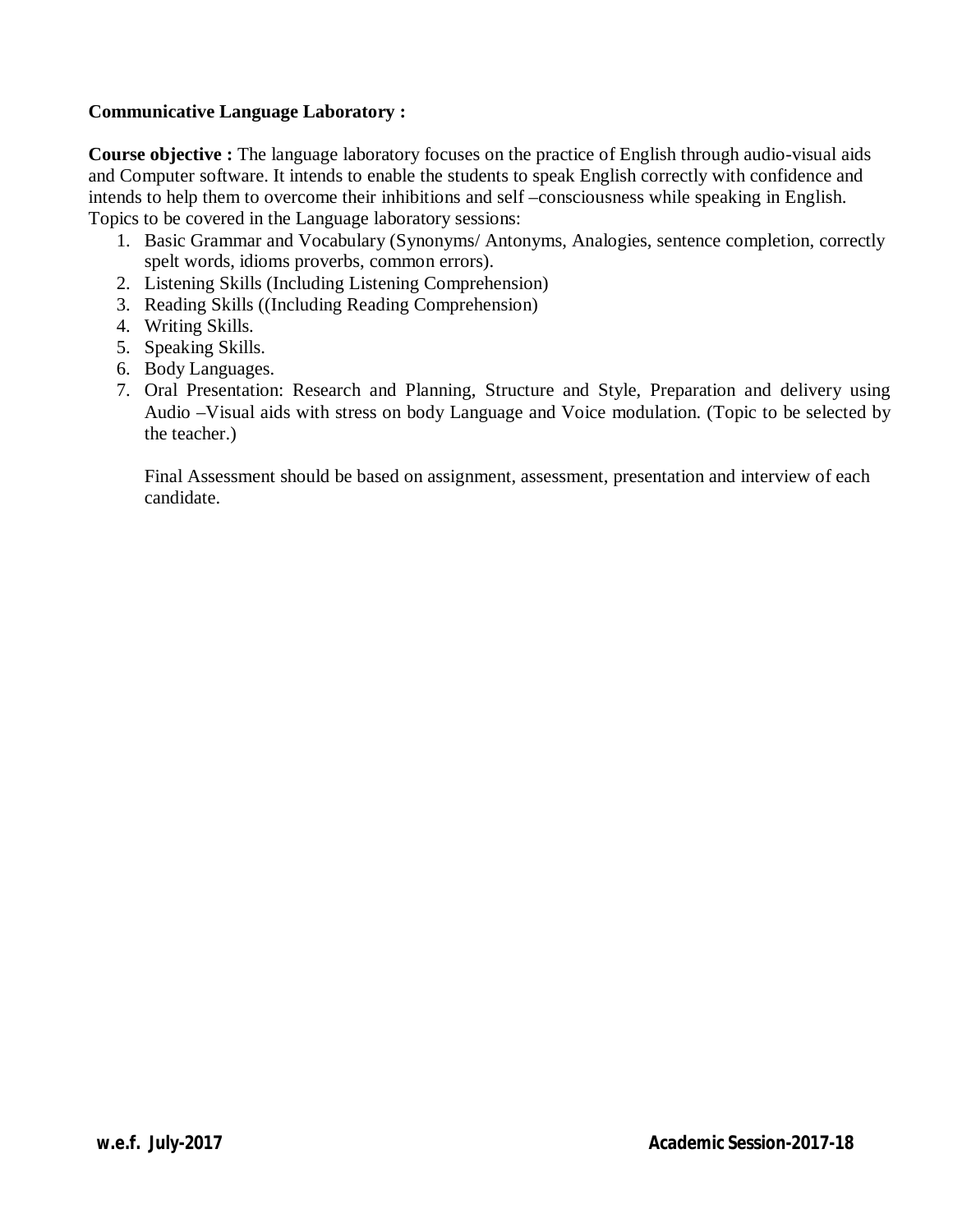| <b>Branch</b>                   | <b>Subject Title</b>                                                    | <b>Subject Code</b> | <b>Grade for End Sem</b> | <b>CGPA</b> at<br>the end of |                        |  |
|---------------------------------|-------------------------------------------------------------------------|---------------------|--------------------------|------------------------------|------------------------|--|
| <b>B.TECH.</b><br><b>Common</b> | <b>Basic Electrical and</b><br><b>Electronics</b><br><b>Engineering</b> | <b>BT-1004</b>      | <b>Theory</b>            | <b>Practical</b>             | every even<br>semester |  |
|                                 |                                                                         |                     | $Min.$ "D"               | $Min.$ "D"                   | 5.0                    |  |

# **Unit- I :**

**D.C. Circuits:** Voltage and current sources, dependent and independent sources, Units and dimensions, Source Conversion, Ohm's Law, Kirchhoff's Law, Superposition theorem, Thevenin's theorem and their application for analysis of series and parallel resistive circuits excited by independent voltage sources, Power & Energy in such circuits. Mesh & nodal analysis, Star Delta transformation & circuits.

# **Unit – II :**

**1- phase AC Circuits**: Generation of sinusoidal AC voltage, definition of average value, R.M.S. value, form factor and peak factor of AC quantity , Concept of phasor, Concept of Power factor, Concept of impedance and admittance, Active, reactive and apparent power, analysis of R-L, R-C, R-L-C series & parallel circuit

**3-phase AC Circuits**: Necessity and advantages of three phase systems, Meaning of Phase sequence, balanced and unbalanced supply and loads. Relationship between line and phase values for balanced star and delta connections. Power in balanced & unbalanced three-phase system and their measurements

**Unit – III : Magnetic Circuits**: Basic definitions, magnetization characteristics of Ferro magnetic materials, self inductance and mutual inductance, energy in linear magnetic systems, coils connected in series, AC excitation in magnetic circuits, magnetic field produced by current carrying conductor, Force on a current carrying conductor. Induced voltage, laws of electromagnetic Induction, direction of induced E.M.F.

**Single phase transformer**- General construction, working principle, e.m.f. equation, equivalent circuits, phasor diagram, voltage regulation, losses and efficiency, open circuit and short circuit test

# **Unit IV:**

**Electrical Machines:** Construction, Classification & Working Principle of DC machine, induction machine and synchronous machine. Working principle  $\&$  Emf equation of 3-Phase induction motor, Concept of slip in 3- Phase induction motor, Explanation of Torque-slip characteristics of 3-Phase induction motor. Types of losses occurring in electrical machines. Applications of DC machine, induction machine and synchronous machine.

## **Unit V :**

**Basic Electronics:** Number systems & Their conversion used in digital electronics, Demorgan's theorem, Logic Gates, half and full adder circuits, R-S flip flop, J-K flip flop. Introduction to Semiconductors, Diodes, V-I characteristics, Bipolar junction transistors (BJT) and their working, introduction to CC, CB & CE transistor configurations, different configurations and modes of operation of BJT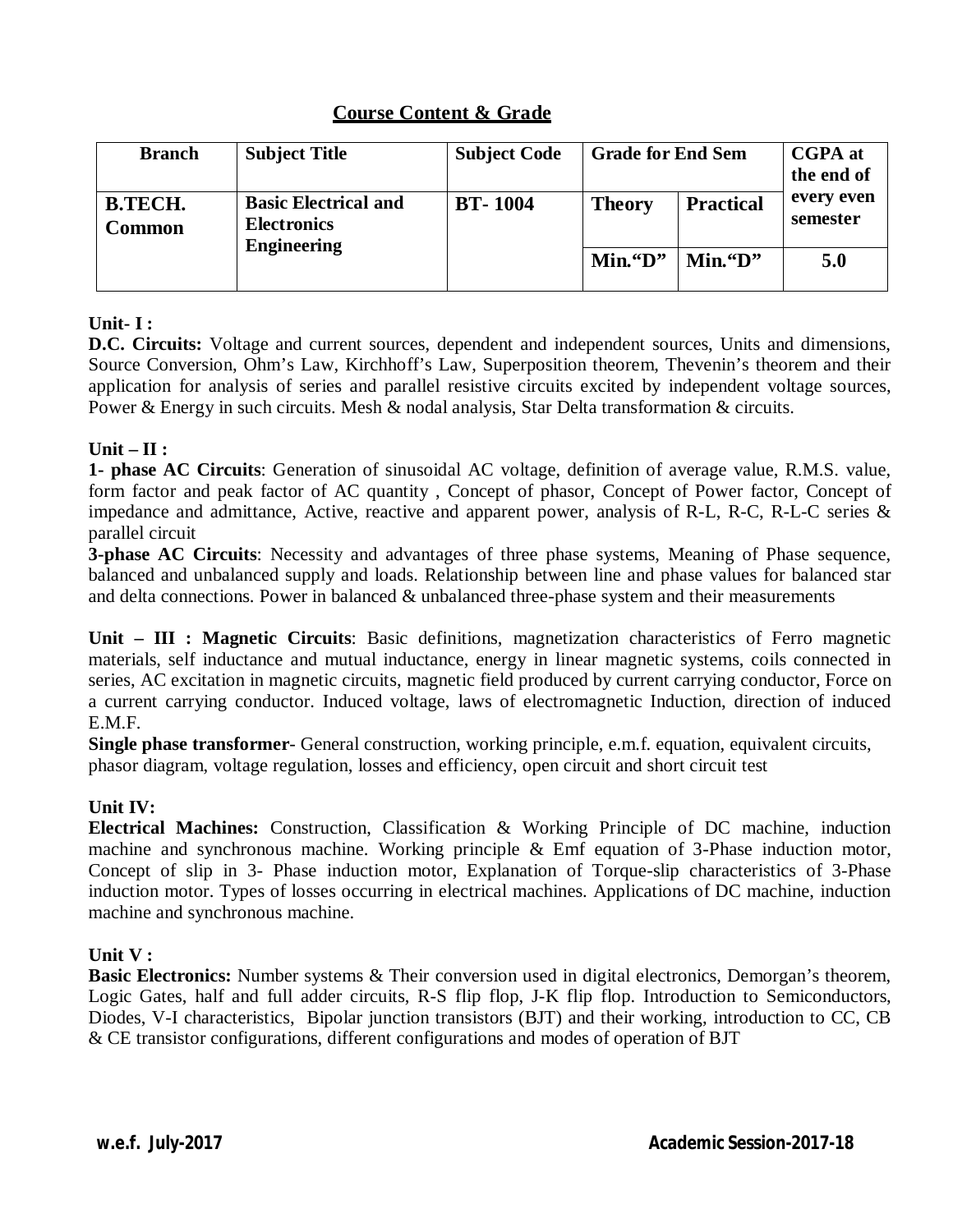**Course outcomes :** The final outcome of the subject will result into an enhancement in understanding the basic concepts of Core Electrical Engineering subjects. The topics covered under this subject will help to enhance the basic understanding of Electrical machines and power systems.

**Evaluation :** Evaluation will be continuous and integral part of the class followed by final examination.

#### **References**

- *1. D.P. Kothari & I.J. Nagrath, Basic Electrical Engineering, Tata McGraw Hill, latest edition.*
- *2. S.N. Singh , Basic Electrical Engineering, P.H.I.,2013*
- *3. Rajendra Prasad, Fundamentals of Electrical Engineering, Prentice Hall,2014*
- *4. M.S. Sukhija, T. K. Nagsarkar, Basic Electrical and electronics engineering, Oxford University press,2012*
- *5. C.L. Wadhwa, Basic Electrical Engineering. New Age International.*
- *6. B.L. Theraja & A.K Theraja Textbook of Electrical Technology - Vol. 1, S. Chand Publication*
- *7. E. Hughes & I.M. Smith Hughes Electrical Technology Pearson*
- *8. Vincent Del Toro Electrical Engineering Fundamentals*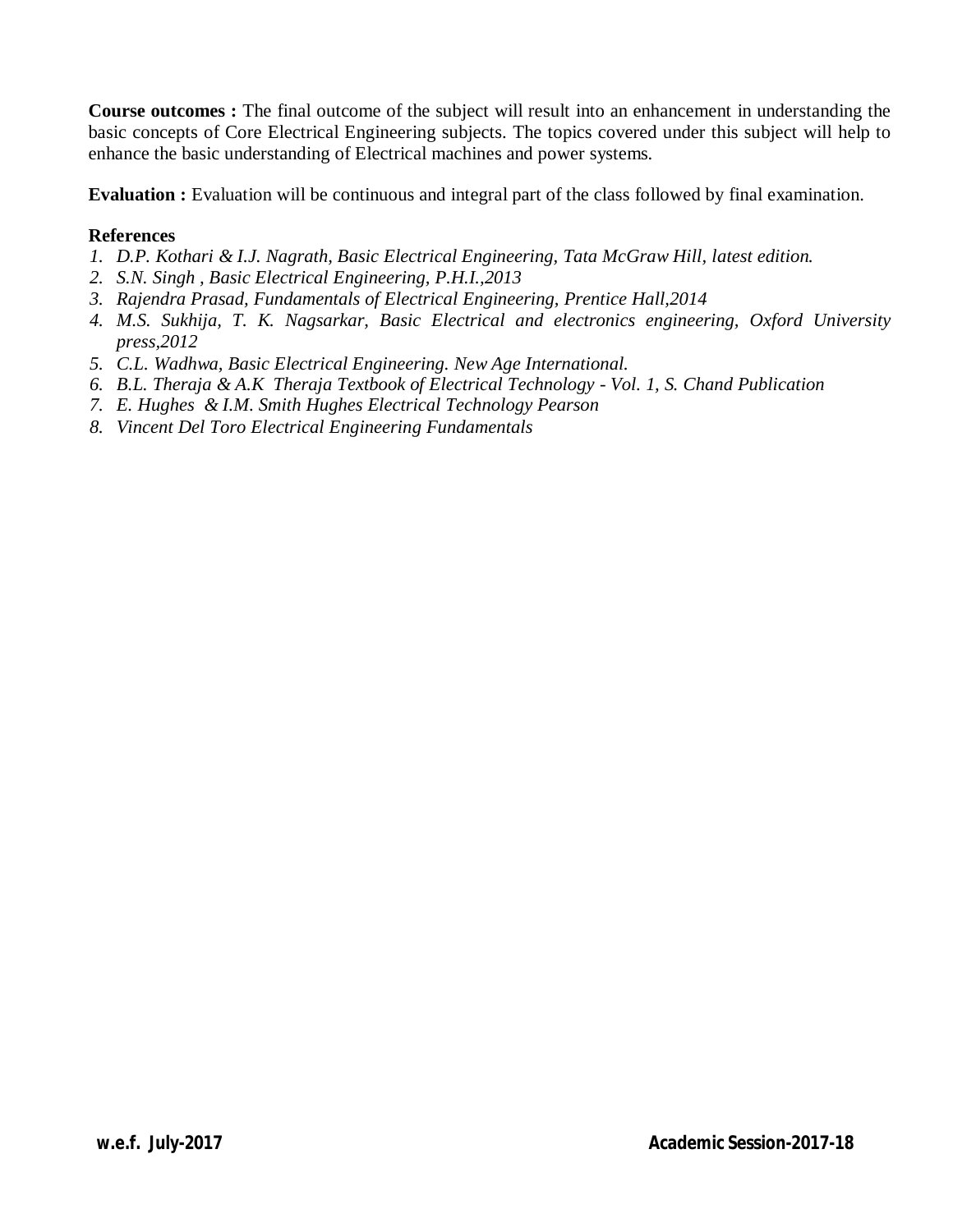| <b>Branch</b>                   | <b>Subject Title</b>                  | <b>Subject Code</b> | <b>Grade for End Sem</b> | <b>CGPA</b> at<br>the end of |                        |
|---------------------------------|---------------------------------------|---------------------|--------------------------|------------------------------|------------------------|
| <b>B.TECH.</b><br><b>Common</b> | <b>Engineering</b><br><b>Graphics</b> | <b>BT-1005</b>      | <b>Theory</b>            | <b>Practical</b>             | every even<br>semester |
|                                 |                                       |                     | $Min.$ "D"<br>$Min.$ "D" |                              | 5.0                    |

# **Unit I**

**Scales**: Representative factor, plain scales, diagonal scales, scale of chords.

**Conic sections**: Construction of ellipse, parabola, hyperbola by different methods; Normal and Tangent. **Special Curves**: Cycloid, Epi-cycloid, Hypo-cycloid, Involutes, Archimedeanand logarithmic spirals.

# **Unit II**

**Projection**: Types of projection, orthographic projection, first and third angle projection, **Projection of points and lines**, Line inclined to one plane, inclined with both the plane, True Length and True Inclination, Traces of straight lines.

# **Unit III**

**Projection of planes and solids**: Projection of Planes like circle and polygons in different positions; Projection of polyhedrons like prisms, pyramids and solids of revolutions like cylinder, cones in different positions.

# **Unit IV**

**Section of Solids:** Section of right solids by normal and inclined planes; Intersection of cylinders. **Development of Surfaces**: Parallel line and radial - line method for right solids.

# **Unit V**

**Isometric Projections:** Isometric scale, Isometric axes, Isometric Projection from orthographic drawing.

**Computer Aided Drafting (CAD)**: Introduction, benefit, software's basic commands of drafting entities like line, circle, polygon, polyhedron, cylinders; transformations and editing commands like move, rotate, mirror, array; solution of projection problems on CAD.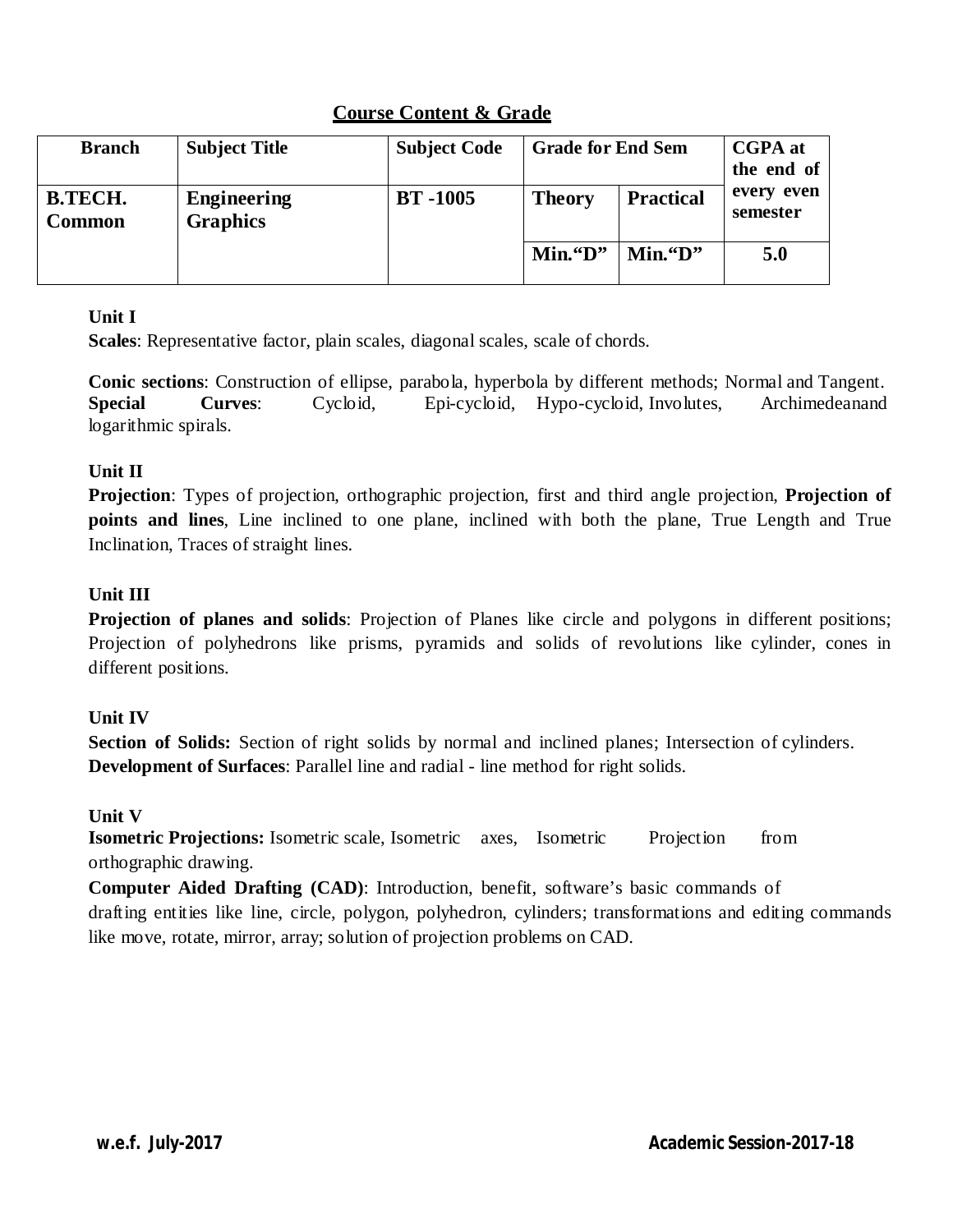## **References**

- 1. Visvesvaraya Tech. University; A Premier on Computer Aided Engg drawing; VTU Belgaum
- 2. Bhatt N.D.; Engineering Drawing, Charotar
- 3. Venugopal K.;Engineering Graphics; New Age
- 4. John KC; Engg. Graphics for Degree; PHI.
- 5. Gill P.S.; Engineering Drawing; kataria
- 6. Jeyopoovan T.; Engineering drawing & Graphics Using AutoCAD; Vikas
- 7. Agrawal and Agrawal; Engineering Drawing;TMH
- 8. Shah MB and Rana BC; Engg.drawing; Pearson Education
- 9. Luzadder WJ and Duff JM; Fundamental of Engg Drawing; PHI
- 10 Jolhe DA; Engg. Drawing an Introduction; TMH
- 11 Narayana K.L.; Engineering Drawing; Scitech

# **List of Practical:**

Sketching and drawing of geometries and projections based on above syllabus

**Term work**: A min. of 30 hand drawn sketches (on size A4 graphic sketch Book) plus 5 CAD-printouts on size A4 sheets plus 10 sheets of size A2 or 6 sheets of size A1, (50% marks to be allotted for this record  $+25\%$  marks for attendance  $+25\%$  marks for Teachers Assessmen

## **Practical Marks to be allotted based on written test and viva.**

**Note: To cover above syllabus, each Institute must have CAD software and a computer lab (6 to 12 hrs/month/student).**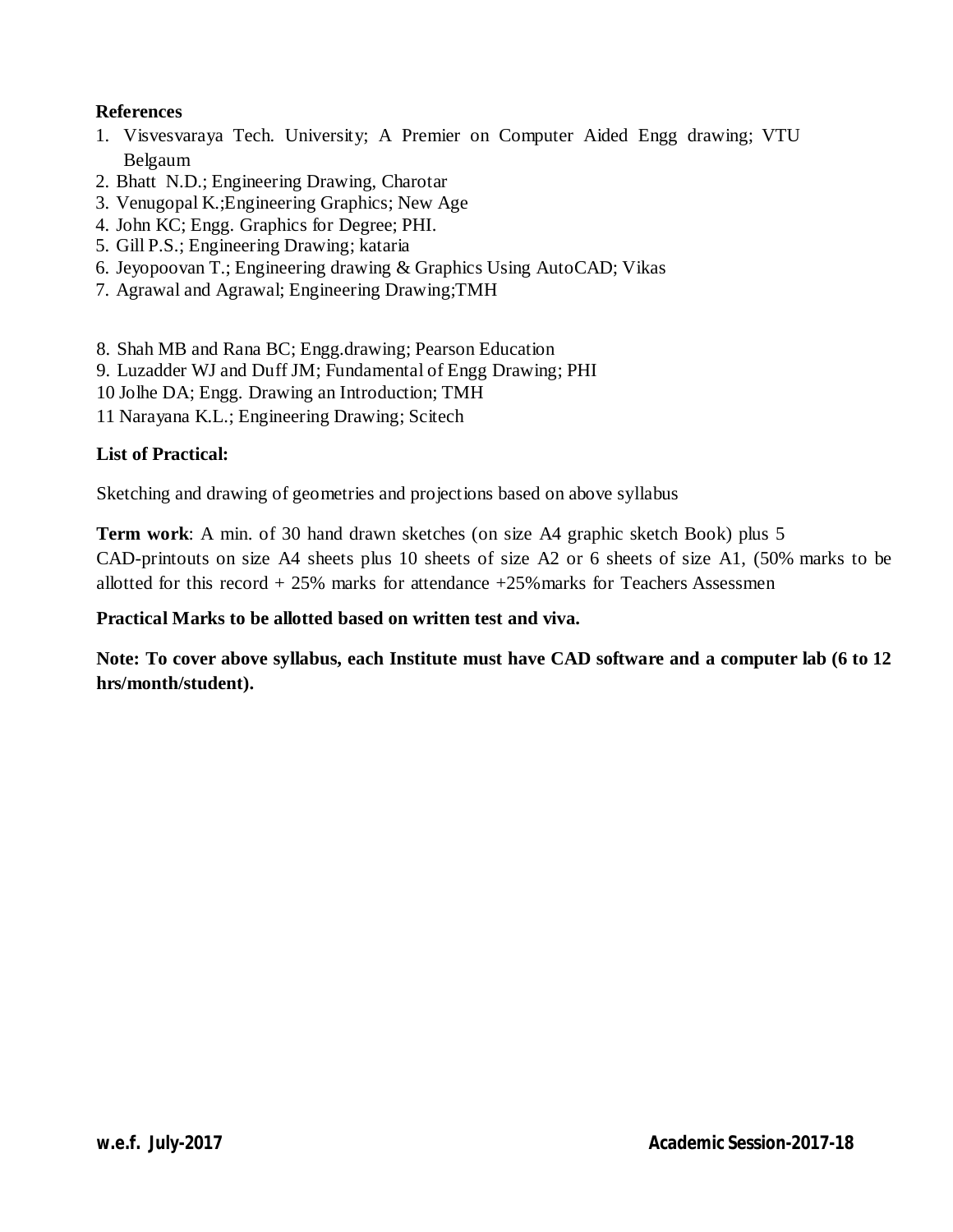| <b>Branch</b>            | <b>Subject Title</b>      | <b>Subject Code   Grade for End Sem</b> |               | <b>CGPA</b> at<br>the end of |                        |  |
|--------------------------|---------------------------|-----------------------------------------|---------------|------------------------------|------------------------|--|
| <b>B.TECH.</b><br>Common | <b>Work Shop Practice</b> | <b>BT-1006</b>                          | <b>Theory</b> | <b>Practical</b>             | every even<br>semester |  |
|                          |                           |                                         | $Min.$ "D"    |                              | 5.0                    |  |

#### **Unit I**

**Introduction:** Manufacturing Processes and its Classification, Casting, Machining, Plastic deformation and metal forming, Joining Processes, Heat treatment process, Assembly process. Powder Metallurgy, introduction to computers in manufacturing. Black Smithy Shop Use of various smithy tools. Forging operations:Upsetting, Drawing down, Fullering, Swaging, Cutting down, Forge welding, Punching and drafting. Suggested Jobs : Forging of chisel., forging of Screw Driver

#### **Unit II**

**Carpentry Shop:** Timber : Type, Qualities of timber disease, Timber grains, Structure of timber, Timber, Timber seasoning, Timber preservation .Wood Working tools: Wood working machinery, joints & joinery. Various operations of planning using various carpentry planes sawing & marking of various carpentry joints.

Suggested Jobs :Name Plate ,Any of the Carpentry joint like mortise or tennon joint

## **Unit III**

**Fitting Shop:** Study and use of Measuring instruments, Engineer steel rule, Surface gauges caliper, Height gauges, feeler gauges, micro meter. Different types of files, File cuts, File grades, Use of surface plate, Surface gauges drilling tapping Fitting operations: Chipping filling, Drilling and tapping.Suggested Jobs :Preparation of job piece by making use of filling, sawing and chipping , drilling and tapping operations.

## **Unit IV**

#### **Foundry:**

**Pattern Making:** Study of Pattern materials, pattern allowances and types of patterns. Core box and core print, .Use and care of tools used for making wooden patterns. Moulding:

Properties of good mould & Core sand, Composition of Green , Dry and Loam sand. Methods used to prepare simple green and bench and pit mould dry sand bench mould using single piece and split patterns.

#### **Unit V**

**Welding:** Study and use of tools used for Brazing, Soldering, Gas & Arc welding. Preparing Lap & Butt joints using gas and arc welding methods, Study of TIG & MIG welding processes . Safety precautions.

#### **Reference Books**:

- 1. Bawa HS; Workshop Practice, TMH
- 2. Rao PN; Manufacturing Technology- Vol.1& 2, TMH
- 3. John KC; Mechanical workshop practice; PHI
- 4. Hazara Choudhary; Workshop Practices -, Vol. I & II.
- 5 Jain. R.K. Production Technology -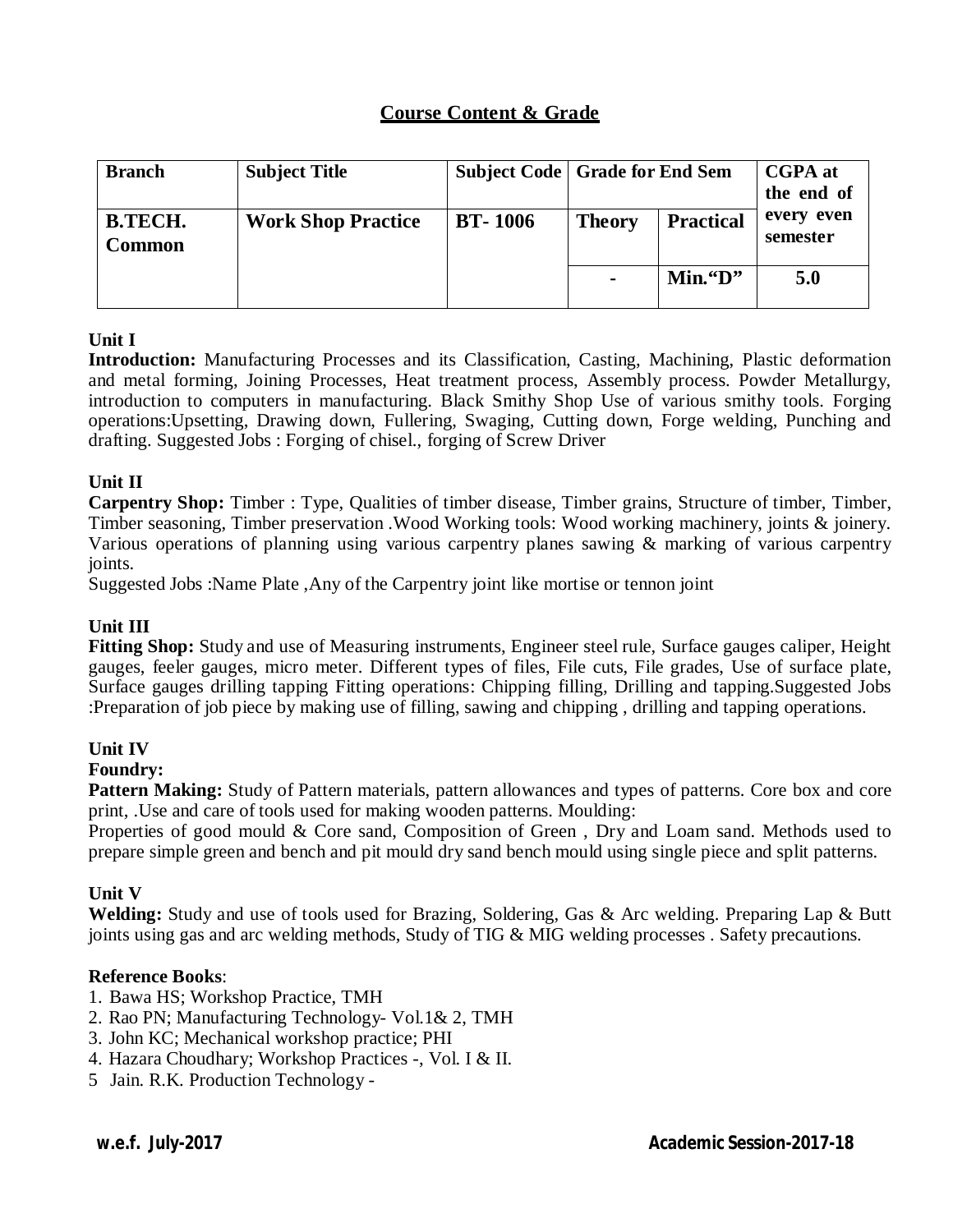| <b>Branch</b>            | <b>Subject Title</b>       |                |                          | <b>Subject Code Grade for End Sem</b> |                        |  |
|--------------------------|----------------------------|----------------|--------------------------|---------------------------------------|------------------------|--|
| <b>B.TECH.</b><br>Common | <b>Engineering Physics</b> | <b>BT-2001</b> | <b>Theory</b>            | <b>Practical</b>                      | every even<br>semester |  |
|                          |                            |                | $Min.$ "D"<br>$Min.$ "D" |                                       | 5.0                    |  |

# **Unit I**

# **Quantum Physics**

Group and particle velocities & their relationship. Uncertainty principle with elementary proof and applications ( determination of position of a particle by a microscope, non existence of electron in nucleus, diffraction of an electron beam by a single slit). Compton scattering. Wave function and its properties, energy and momentum operators, time dependent and time independent Schrödinger wave equation. Application of time independent Schrödinger wave equation to particle trapped in a one dimensional square potential well (derivation of energy eigen values and wave function)

# **Unit II**

## **Wave Optics**

Interference: Fresnel's biprism, Interference in thin films (due to reflected and transmitted lght), interference from a wedge shaped thin film, Newton's rings and Michelson's

interferometer experiments and their applications. Diffraction at single slit, double slit and n-slits (diffraction grating). Resolving power of grating and prism. Concept of polarized light, Brewster's laws, Double refraction, Nicol prism, quarter & half wave plate.

# **Unit III**

## **Nuclear Physics**

Nuclear liquid drop model (semi empirical mass formula), nuclear shell model, Linear Particle acceleratos: Cyclotron, general description of Synchrotron, Synchrocyclotron, and Betatron. Geiger-Muller Counter, Motion of charged particles in crossed electric and magnetic fields. Uses of Bainbridge and Auston mass Spectrographs.

## **Unit IV**

## **Solid State Physics**

Qualitative discussion of Kronig Penny model (no derivation), Effective mass, Fermi-Dirac statistical distribution function, Fermi level for Intrinsic and Extrinsic Semiconductors, Zener diode, tunnel diode, photodiode, solar-cells, Hall effect.

Superconductivity: Meissner effect, Type I and Type II superconductors, Di-electric polarization, Complex permittivity, dielectric losses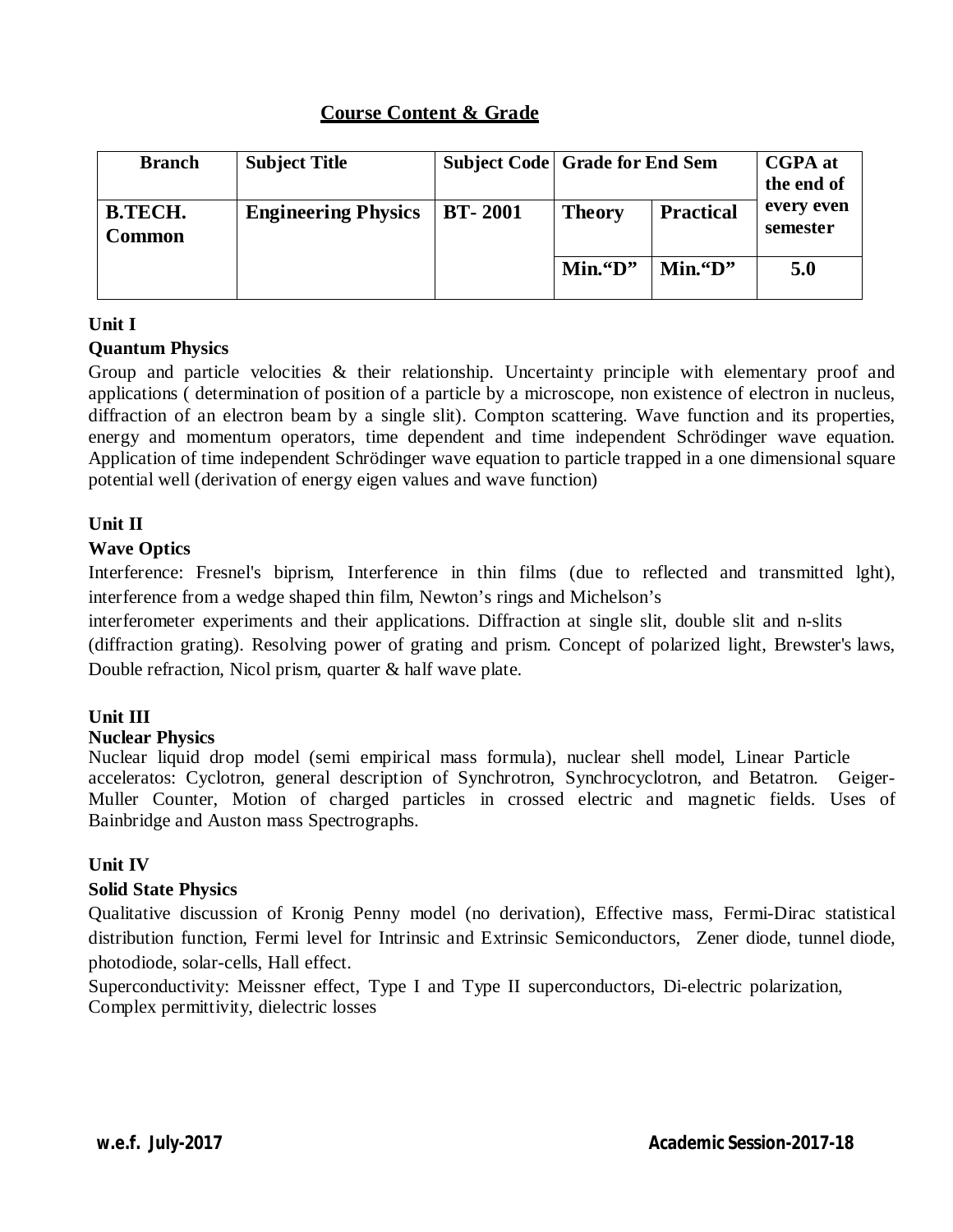# **UNIT V**

# **Laser and Fiber Optics**

Laser: Stimulated and spontaneous processes, Einstein's A & B Coefficients, transition probabilities, active medium, population inversion, pumping, Optical resonators, characteristics of laser beam. Coherence, directionality and divergence. Principles and working of Ruby, Nd:YAG, He-Ne & Carbon dioxide Lasers with energy level diagram.. Fundamental idea about optical fiber, types of fibers, acceptance angle & cone, numerical aperture, V-number, propagation of light through step index fiber (Ray theory) pulse dispersion, attenuation, losses & various uses. Applications of lasers and optical fibers.

#### **Reference Books:** -

- 1. Engineering Physics- Purnima Swarup Khare, Laxmi Publication
- 2. A Text Book of Engg Physics N. Gupta & S.K. Tiwary , Dhanpat Rai & Co. , Delhi
- 3. Concepts of Modern Physics- Beiser, TMH
- 4. Solid State Physics by Kittel ,Wiley India
- 5. Engineering Physics-Fundamentals and Modern Applications by Purnima Swarup Khare, Infinity Press Publications

#### **List of suggestive core experiments: -**

- 1. Biprism, Newton's Rings, Michelsons Interferometer.
- 2. Resolving Powers –Telescope, Microscope, and Grating.
- 3. G.M. Counter
- 4. Spectrometers-R.I., Wavelength, using prism and grating
- 5. Optical polarization based experiments: Brewster's angle, polarimeter etc.
- 6. Measurements by LASER-Directionality, Numerical aperture, Distance etc.
- 7. Uses of Potentiometers and Bridges (Electrical)..
- 8. Experiments connected with diodes and transistor.
- 9. Measurement of energy band gap of semiconductor.
- 10. To study Hall effect.
- 11. Solar cell.
- 12.To find the width of s single slit by f He-Ne Laser.
- 13. To determine the numeral aperture (NA) of a Optical Fibre.
- 14. To determine plank's constant.
- 15. Other conceptual experiments related to theory syllabus.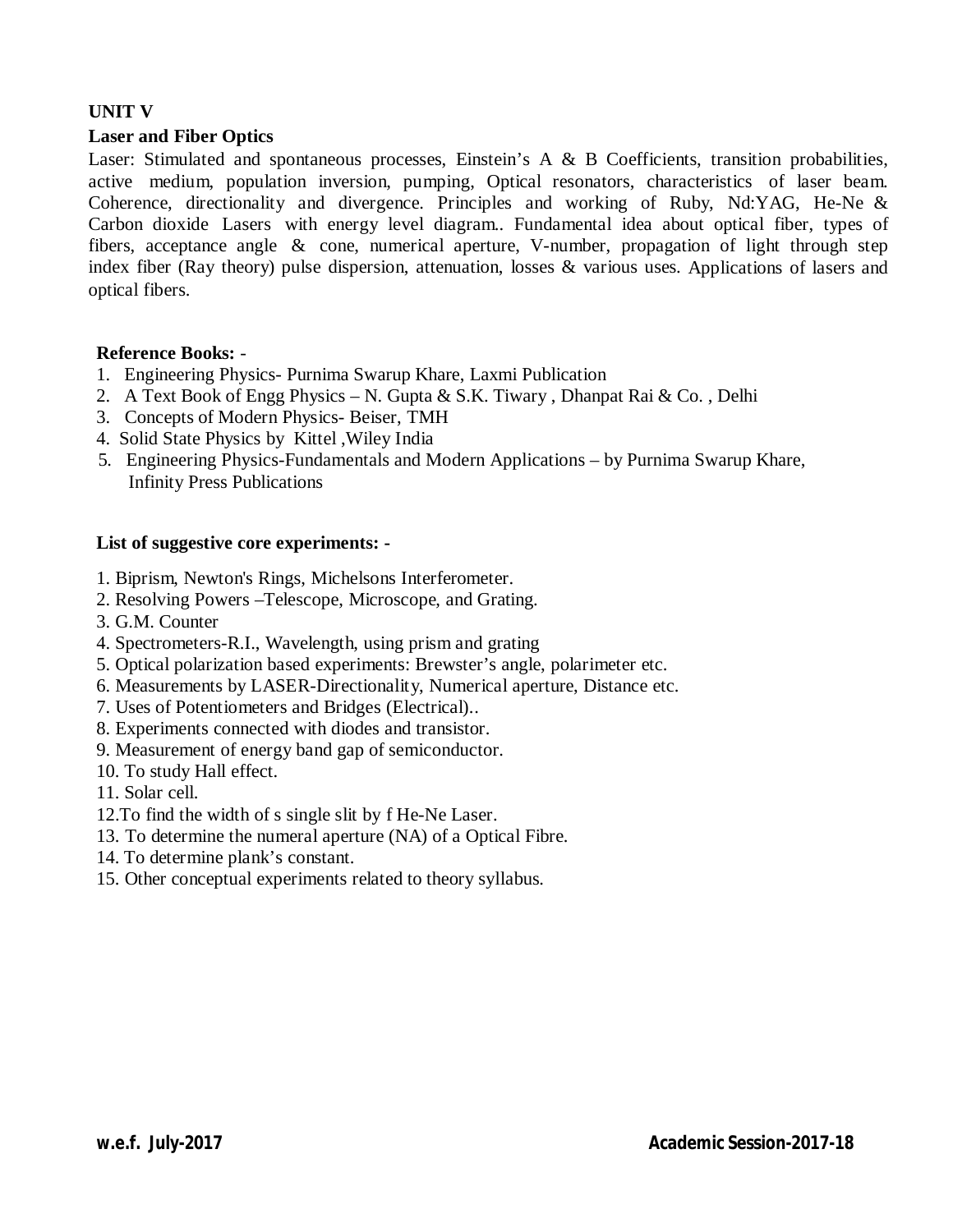| <b>Branch</b>            | <b>Subject Title</b>    |                |               | <b>CGPA</b> at<br><b>Subject Code Grade for End Sem</b><br>the end of |                        |
|--------------------------|-------------------------|----------------|---------------|-----------------------------------------------------------------------|------------------------|
| <b>B.TECH.</b><br>Common | <b>Mathematics - II</b> | <b>BT-2002</b> | <b>Theory</b> | <b>Practical</b>                                                      | every even<br>semester |
|                          |                         |                | $Min.$ "D"    | $Min.$ "D"                                                            | 5.0                    |

#### **COURSE OBJECTIVE:**

The objective of this foundational course is to review mathematical concepts already learnt in higher secondary. This course deep understanding of matrix, differential equations as well as a strong sense of how useful the subject can be in other disciplines of learning.

#### **COURSE CONTENT:**

Matrices & Linear Systems: Rank of a Matrix (By reducing it to Elementary Transformation, Echelon & Normal Forms), Solution of Simultaneous equations by Elementary Transformation Methods, Consistency & Inconsistency of Equations, Eigen Values & Eigen Vectors, Cayley- Hamilton Theorem..

Ordinary Differential Equations-I: First-order differential equations (Separable, Exact, Homogeneous, Linear), Linear differential Equations with constant coefficients.

Ordinary Differential Equations-II: Homogeneous linear differential equations, Simultaneous linear differential equations. Second-Order Linear Differential Equations with Variable Coefficients: Solution by Method of Undetermined Coefficients, ByS Known Integral, Removal of First Derivative, Change of Independent Variable and Variation of Parameters.

Partial Differential Equations-I: Definition, Formulation, Solution of PDE ( By Direct Integration Method & Lagranges Method), Non-Linear Partial Differential Equation of First order {Standard I, II, III & IV), Charpit's General Method of Solution Partial Differential equations.

Partial Differential Equations-II: Partial Differential Equations with Constant Coefficients (Second and Higher Orders Homogeneous and Non- Homogeneous equations), Partial differential Equations Reducible to equations with constant coefficients, The Method of Separation of Variables.

#### **COURSE OUTCOMES**

The curriculum of the Department is designed to satisfy the diverse needs of students. Coursework is designed to provide students the opportunity to learn key concepts of matrix, differential equations and their applications.

#### **EVALUATION**

Evaluation will be continuous an integral part of the class as well through external assessment.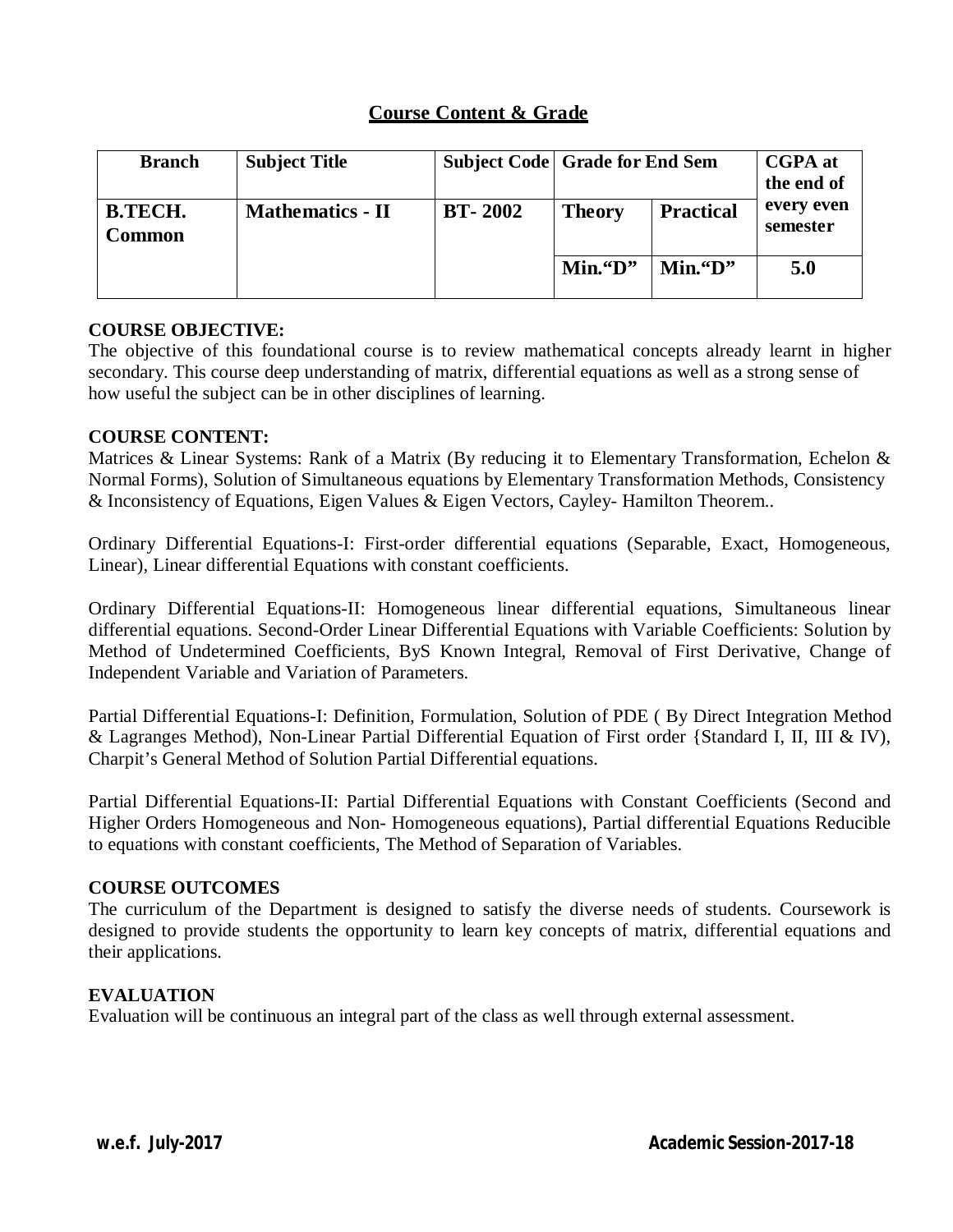#### **REFERENCES**

*Dean G. Duffy, Advanced Engineering Mathematics with MATLAB, CRC Press, 2013. E. Kreyszig, Advanced Engineering Mathematics, John Wiley & Sons Inc. Michael Greenberg, Advanced Engineering Mathematics, Second Edition, Pearson Education, 2002 (Indian Edition). B.V. Rammana, Higher Engineering Mathematics, Tata McGraw Hill Publishing Company, 2007. Shanti Narayan, A Course of Mathematical Analysis. S. Chand & Co. Delhi.*

*Marwaha, Introduction to Linear Algebra, PHI Learning.*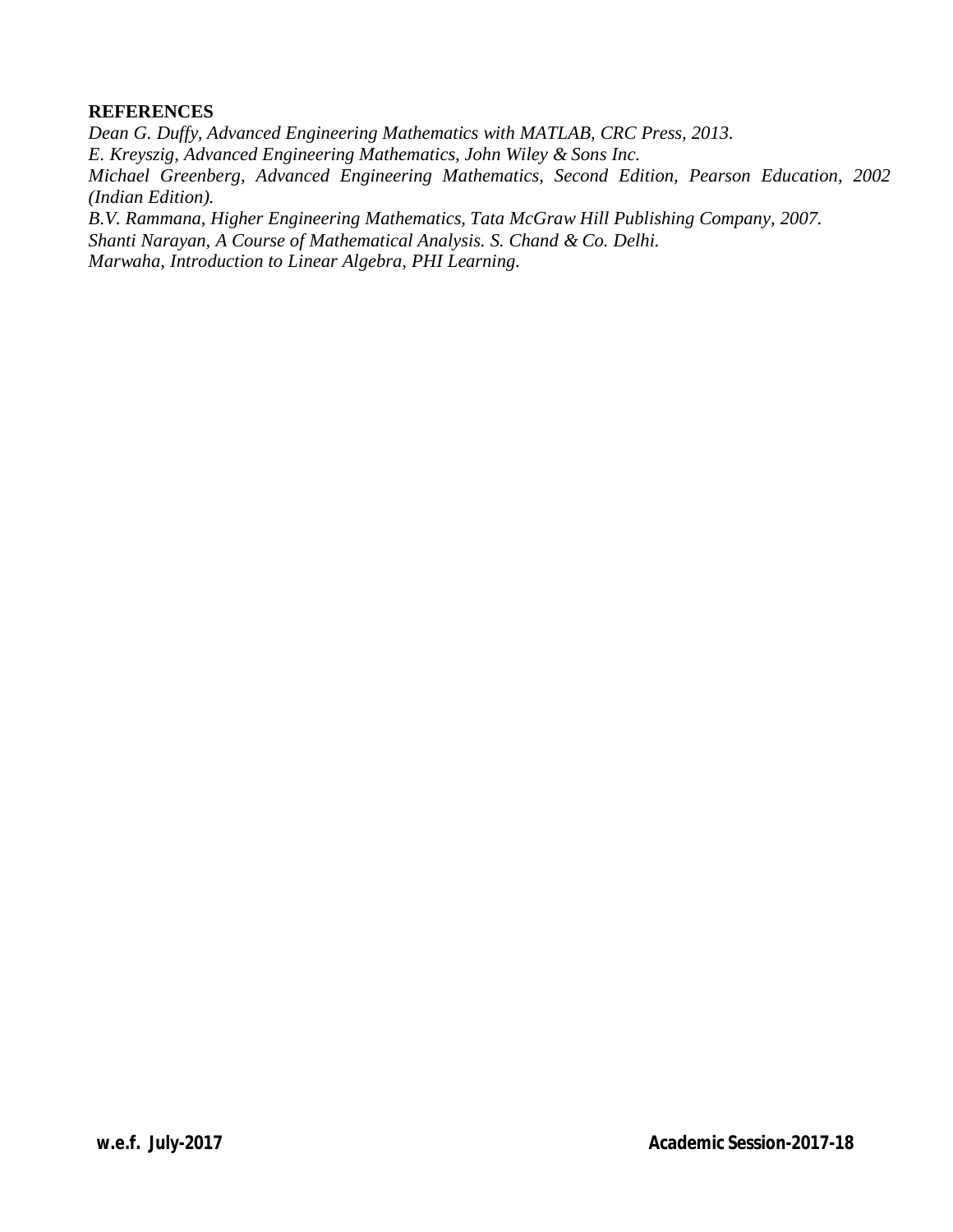| <b>Branch</b>     | <b>Subject Title</b>                          | <b>Subject Code</b> | Grade for End Sem |                  | <b>CGPA</b> at<br>the end of |
|-------------------|-----------------------------------------------|---------------------|-------------------|------------------|------------------------------|
| B.TECH.<br>Common | <b>Basic Mechanical</b><br><b>Engineering</b> | <b>BT-2003</b>      | <b>Theory</b>     | <b>Practical</b> | every even<br>semester       |
|                   |                                               |                     | $Min.$ "D"        | $Min.$ "D"       | 5.0                          |

#### **Unit I :**

**Materials :** Classification of engineering material, Composition of Cast iron and Carbon steels, Iron Carbon diagram. Alloy steels their applications. Mechanical properties like strength, hardness, toughness , ductility, brittleness , malleability etc. of materials , Tensile test- Stress-strain diagram of ductile and brittle materials ,Hooks law and modulus of elasticity, Hardness and Impact testing of materials, BHN etc.

## **Unit II:**

**Measurement:** Concept of measurements, errors in measurement, Temperature, Pressure, Velocity, Flow strain, Force and torque measurement, Vernier caliper, Micrometer, Dial gauge, Slip gauge, Sine-bar and Combination set.

**Production Engineering**: Elementary theoretical aspects of production processes like casting, carpentry, welding etc Introduction to Lathe and Drilling machines and their various operations.

## **Unit III :**

**Fluids :** Fluid properties pressure, density and viscosity etc. Types of fluids , Newton's law of viscosity , Pascal's law , Bernoulli's equation for incompressible fluids, Only working principle of Hydraulic machines, pumps, turbines, Reciprocating pumps .

# **Unit IV:**

**Thermodynamics :** Thermodynamic system, properties, state, process, Zeroth, First and second law of thermodynamics, thermodynamic processes at constant pressure, volume, enthalpy & entropy.

**Steam Engineering :** Classification and working of boilers, mountings and accessories of boilers, Efficiency and performance analysis, natural and artificial draught**,** steam properties, use of steam tables.

## **Unit V:**

#### **Reciprocating Machines :**

Working principle of steam Engine, Carnot, Otto, Diesel and Dual cycles P-V & T-S diagrams and its efficiency, working of Two stroke & Four stroke Petrol & Diesel engines. Working principle of compressor.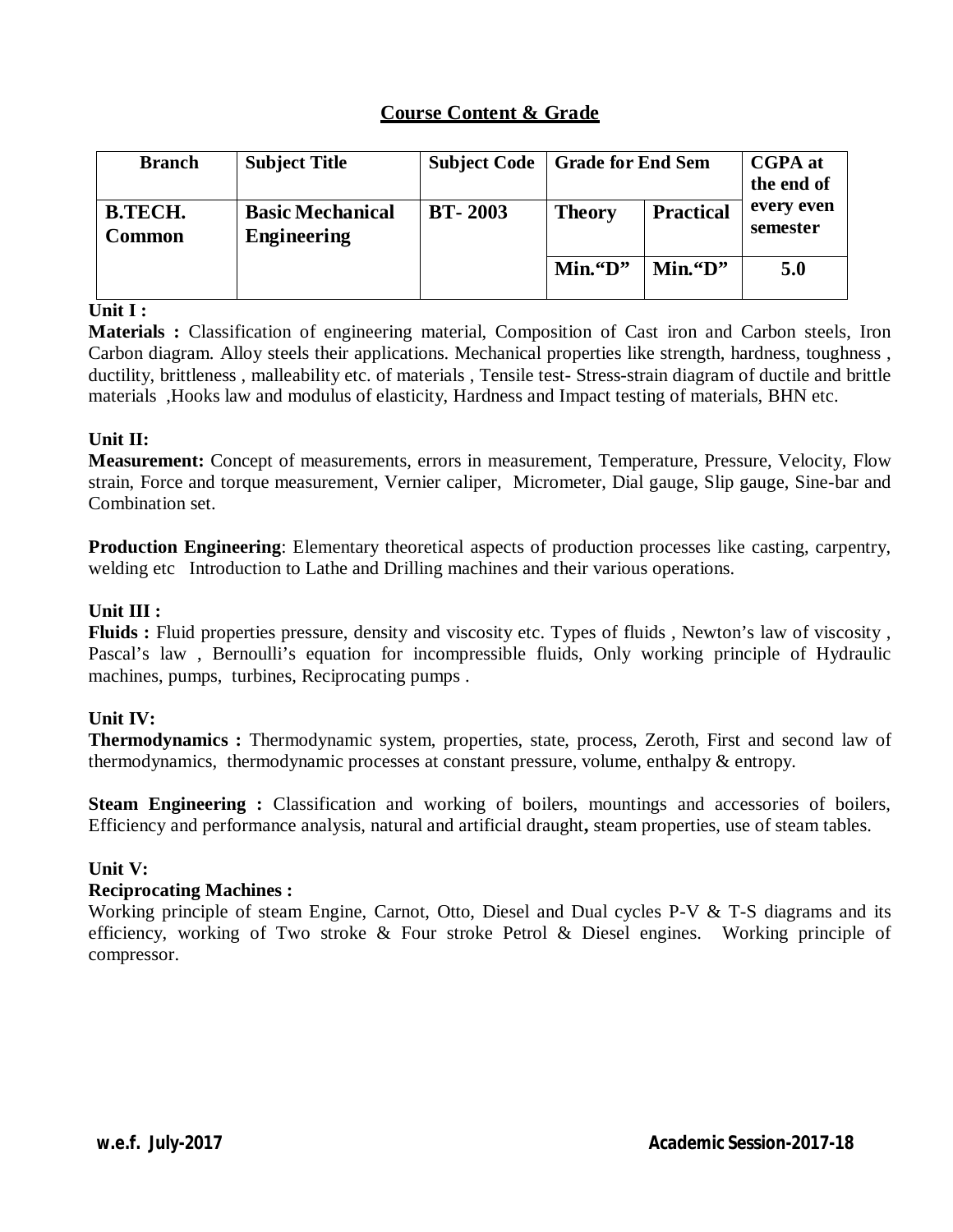#### **Reference Books:**

- 1- Kothandaraman & Rudramoorthy, Fluid Mechanics & Machinery, New Age .
- 2- Nakra & Chaudhary , Instrumentation and Measurements, TMH.
- 3- Nag P.K, Engineering Thermodynamics , TMH .
- 4- Ganesan , Internal Combustion Engines, TMH .
- 5- Agrawal C M, Basic Mechanical Engineering ,Wiley Publication.
- 6- Achuthan M , , Engineering Thermodynamics ,PHI.

#### **List of Suggestive Core Experiments:**

Theory related Eight to Ten experiments including core experiments as follows:

- 1- Study of Universal Testing machines.
- 2- Linear and Angular measurement using, Micrometer, Slip Gauges, Dial Gauge and Sine-bar.
- 3- Study of Lathe Machine.
- 4- Study of Drilling Machines.
- 5- Verification of Bernoulli's Theorem.
- 6- Study of various types of Boilers.
- 7- Study of different IC Engines.
- 8- Study of different types of Boilers Mountings and accessories.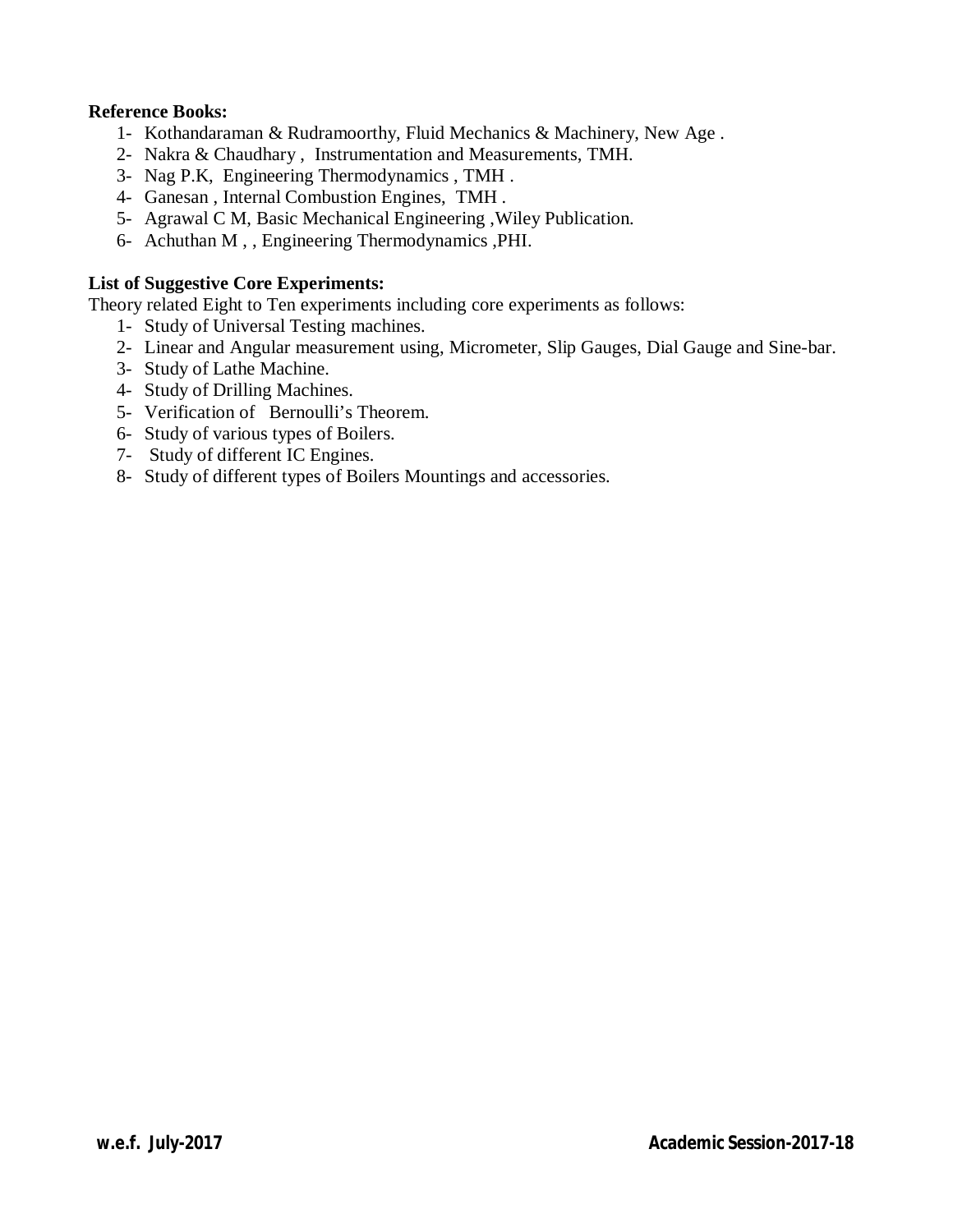| <b>Branch</b>            | <b>Subject Title</b>                                                 | <b>Subject</b><br>Code | <b>Grade for End Sem</b> |                  | <b>CGPA</b> at<br>the end of<br>every |
|--------------------------|----------------------------------------------------------------------|------------------------|--------------------------|------------------|---------------------------------------|
| <b>B.TECH.</b><br>Common | <b>Basic Civil Engineering &amp;</b><br><b>Engineering Mechanics</b> | <b>BT-2004</b>         | <b>Theory</b>            | <b>Practical</b> | even<br>semester                      |
|                          |                                                                      |                        | $Min.$ "D"               | $Min.$ "D"       | 5.0                                   |

## **APPLIED MECHANICS:**

1. FORCES AND EQUILIBRIUM :Graphical and Analytical Treatment of concurrent and nonconcurrent coplanar forces, force diagrams and Bow's notations, application to simple engineering structures and components, method of joints, method of sections for forces in members of plan frames and trusses.

2. CENTRE OF GRAVITY AND MOMENT OF INERTIA: Centroid of plane figures and centre of gravity of masses and forces, moment of inertia of area and mass, radius of Gyration, principle axes of sections and principle of inertia.

3. SIMPLE LIFTING MACHINES: Laws of machines, reversible and irreversible machines, velocity ratio, limiting values of mechanical advantage and efficiency of machines, various types of simple machine.

#### **SURVEYING AND FIELD WORK:**

- 1. Linear measurements : Chain and Tape Surveying, Errors, Obstacles, Booking and Plotting, Calculation of Areas.
- 2. Angular Measurements : Bearing, Prismatic Compass, Local Attraction, Bowditch's Rule of correction, traverse open and closed, plotting of traverse, accuracy and precision.
- 3. Levelling : Types of Levels, Levelling Staff, Measurements, recording, curvature and refraction correction, reciprocal levelling, sensitivity of level.
- 4. Contours : Properties, uses, plotting of contours, measurement of drainage and volume of reservoir.
- 5. Measurement of area by planimeter.

## **BUILDING MATERIALS :**

- 1. Bricks : Manufacturing, field and laboratory test, Engineering properties.
- 2. Cement : Types, physical properties, laboratory tests
- 3. Concrete and Mortar Materials : Workability, Strength Properties of Concrete, Nominal Proportion of Concrete, Preparation of Concrete, Compaction Curving. Mortar : Properties and Uses.

#### SESSIONAL WORK :

Practical work will be based on syllabus of surveying and Applied Mechanics & Materials.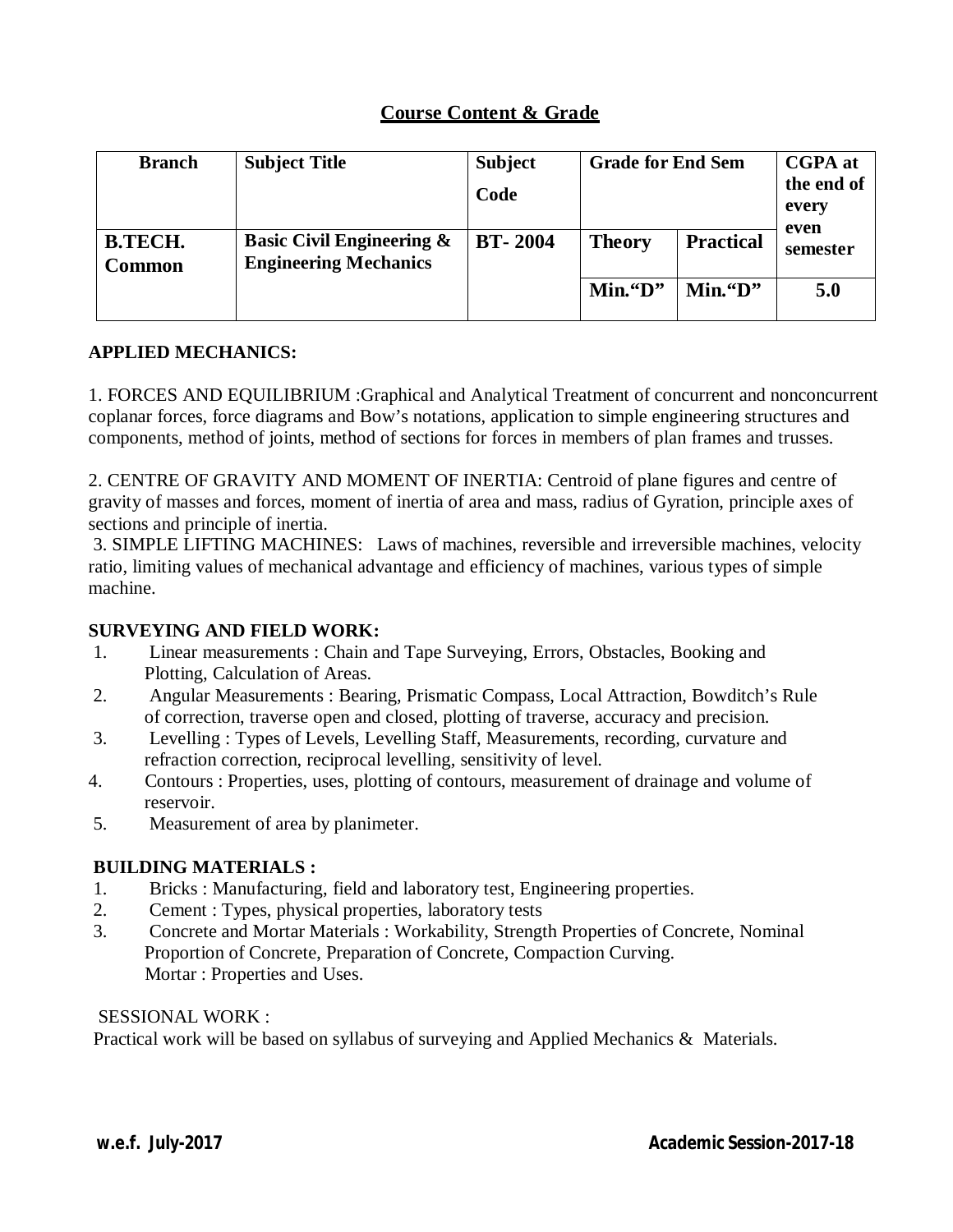#### **Reference Books:**

- 1. S. Ramamrutam & R.Narayanan; Basic Civil Engineering, Dhanpat Rai Pub.
- 2. Prasad I.B., Applied Mechanics, Khanna Publication.
- 3. Punmia, B.C., Surveying, Standard book depot.
- 4. Shesha Prakash and Mogaveer; Elements of Civil Engg & Engg. Mechanics; PHI
- 5. S.P,Timoshenko, Mechanics of stricture, East West press Pvt.Ltd.
- 6. Surveying by Duggal Tata McGraw Hill New Delhi.
- 7. Building Construction by S.C. Rangwala- Charotar publications House, Anand.
- 8. Building Construction by Grucharan Singh- Standard Book House, New Delhi
- 9. Global Positioning System Principles and application- Gopi, TMH
- 10. R.C. Hibbler Engineering Mechanics: Statics & Dynamics.
- 11. A. Boresi & Schmidt- Engineering Mechines- statics dynamics, Thomson' Books
- 12. R.K. Rajput, Engineering Mechanics S.Chand & Co.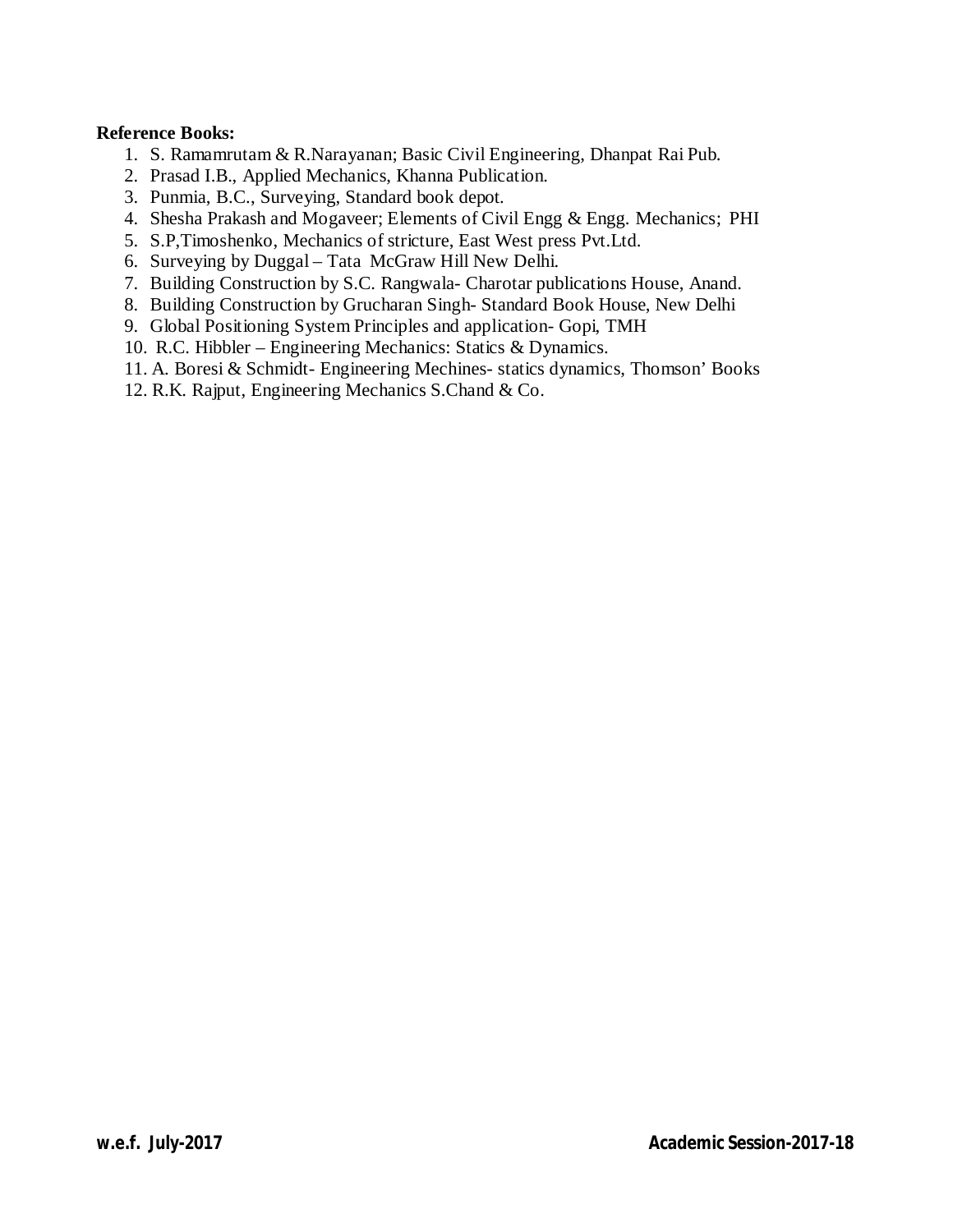| <b>Branch</b>            | <b>Subject Title</b>                 |                | <b>Subject Code Grade for End Sem</b> |                  | <b>CGPA</b> at<br>the end of |
|--------------------------|--------------------------------------|----------------|---------------------------------------|------------------|------------------------------|
| <b>B.TECH.</b><br>Common | <b>Basic Computer</b><br>Engineering | <b>BT-2005</b> | <b>Theory</b>                         | <b>Practical</b> | every even<br>semester       |
|                          |                                      |                | $Min.$ "D"                            | $Min.$ "D"       | 5.0                          |

# **UNIT I**

**Computer:** Definition, Classification, Organization i.e. CPU, register, Bus architecture, Instruction set, Memory & Storage Systems, I/O Devices, and System & Application Software. Computer Application in e-Business, Bio-Informatics, health Care, Remote Sensing & GIS, Meteorology and Climatology, Computer Gaming, Multimedia and Animation etc.

**Operating System:** Definition, Function, Types, Management of File, Process & Memory. Introdcution to MS word, MS powerpoint, MS Excel

## **UNIT II**

Introduction to Algorithms, Complexities and Flowchart, Introduction to Programming, Categories of Programming Languages, Program Design, Programming Paradigms, Characteristics or Concepts of OOP, Procedure Oriented Programming VS object oriented Programming.

Introduction to C++: Character Set, Tokens, Precedence and Associativity, Program Structure, Data Types, Variables, Operators, Expressions, Statements and control structures, I/O operations, Array, Functions,

## **UNIT III**

Object & Classes, Scope Resolution Operator, Constructors & Destructors, Friend Functions, Inheritance, Polymorphism, Overloading Functions & Operators, Types of Inheritance, Virtual functions. Introduction to Data Structures.

## **UNIT IV**

**Computer Networking:** Introduction, Goals, ISO-OSI Model, Functions of Different Layers. Internetworking Concepts, Devices, TCP/IP Model. Introduction to Internet, World Wide Web, Ecommerce

**Computer Security Basics:** Introduction to viruses, worms, malware, Trojans, Spyware and Anti-Spyware Software, Different types of attacks like Money Laundering, Information Theft, Cyber Pornography, Email spoofing, Denial of Service (DoS), Cyber Stalking, ,Logic bombs, Hacking Spamming, Cyber Defamation , pharming Security measures Firewall, Computer Ethics & Good Practices, Introduction of Cyber Laws about Internet Fraud, Good Computer Security Habits,

#### **UNIT V**

**Data base Management System:** Introduction, File oriented approach and Database approach, Data Models, Architecture of Database System, Data independence, Data dictionary, DBA, Primary Key, Data definition language and Manipulation Languages.

**Cloud computing:** definition, cloud infrastructure, cloud segments or service delivery models (IaaS, PaaS and SaaS), cloud deployment models/ types of cloud (public, private, community and hybrid clouds), Pros and Cons of cloud computing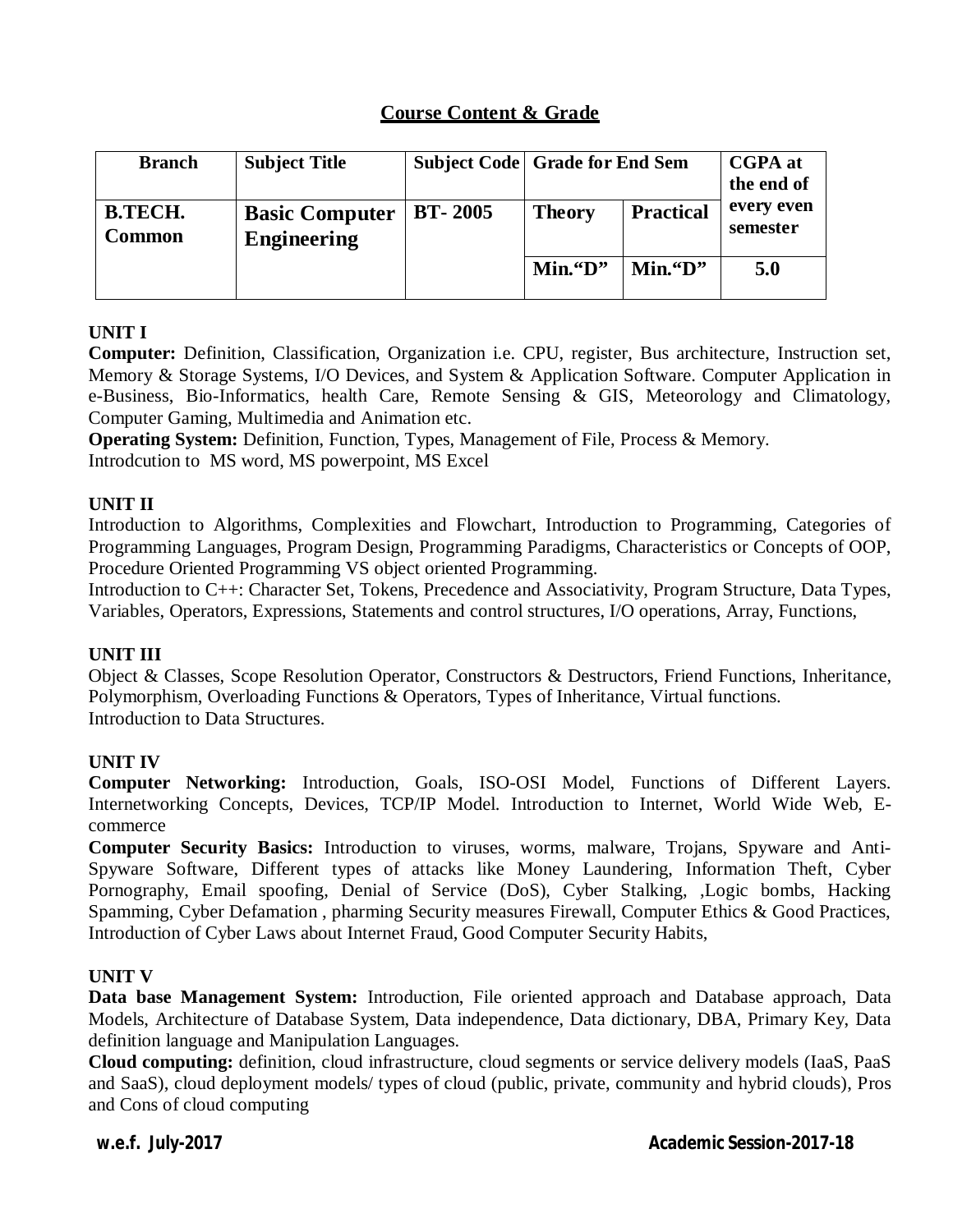#### **List of Experiment**

- 01. Study and practice of Internal & External DOS commands.
- 02. Study and practice of Basic linux Commands ls, cp, mv, rm, chmod, kill, ps etc.

03. Study and Practice of MS windows – Folder related operations, My-Computer, window explorer, Control Panel,

- 04. Creation and editing of Text files using MS- word.
- 05. Creation and operating of spreadsheet using MS-Excel.
- 06. Creation and editing power-point slides using MS- power point
- 07. Creation and manipulation of database table using SQL in MS-Access.
- 08.WAP to illustrate Arithmetic expressions
- 09. WAP to illustrate Arrays.
- 10. WAP to illustrate functions.
- 11. WAP to illustrate constructor & Destructor
- 12. WAP to illustrate Object and classes.
- 13. WAP to illustrate Operator overloading
- 14. WAP to illustrate Function overloading
- 15. WAP to illustrate Derived classes & Inheritance
- 16. WAP to insert and delete and element from the Stack
- 17. WAP to insert and delete and element from the Queue
- 18. WAP to insert and delete and element from the Linked List

#### **Recommended Text Books:**

- **1.** Fundamentals of Computers : E Balagurusamy, TMH
- 2. Basic Computer Engineering: Silakari and Shukla, Wiley India
- 3. Fundamentals of Computers : V Rajaraman, PHI
- 4. Information Technology Principles and Application: Ajoy Kumar Ray & Tinku Acharya PHI.

#### **Recommended Reference Books:**

- 1. Introduction of Computers : Peter Norton, TMH
- 2. Object Oriented Programming with C++ :E.Balagurusamy, TMH
- 3. Object Oriented Programming in C++: Rajesh K.Shukla, Wiley India
- 4. Concepts in Computing: Kenneth Hoganson, Jones & Bartlett.
- 5. Operating Systems Silberschatz and Galvin Wiley India
- 6. Computer Networks:Andrew Tananbaum, PHI
- 7. Data Base Management Systems, Korth, TMH
- 8. Cloud Computing, Kumar, Wiley India